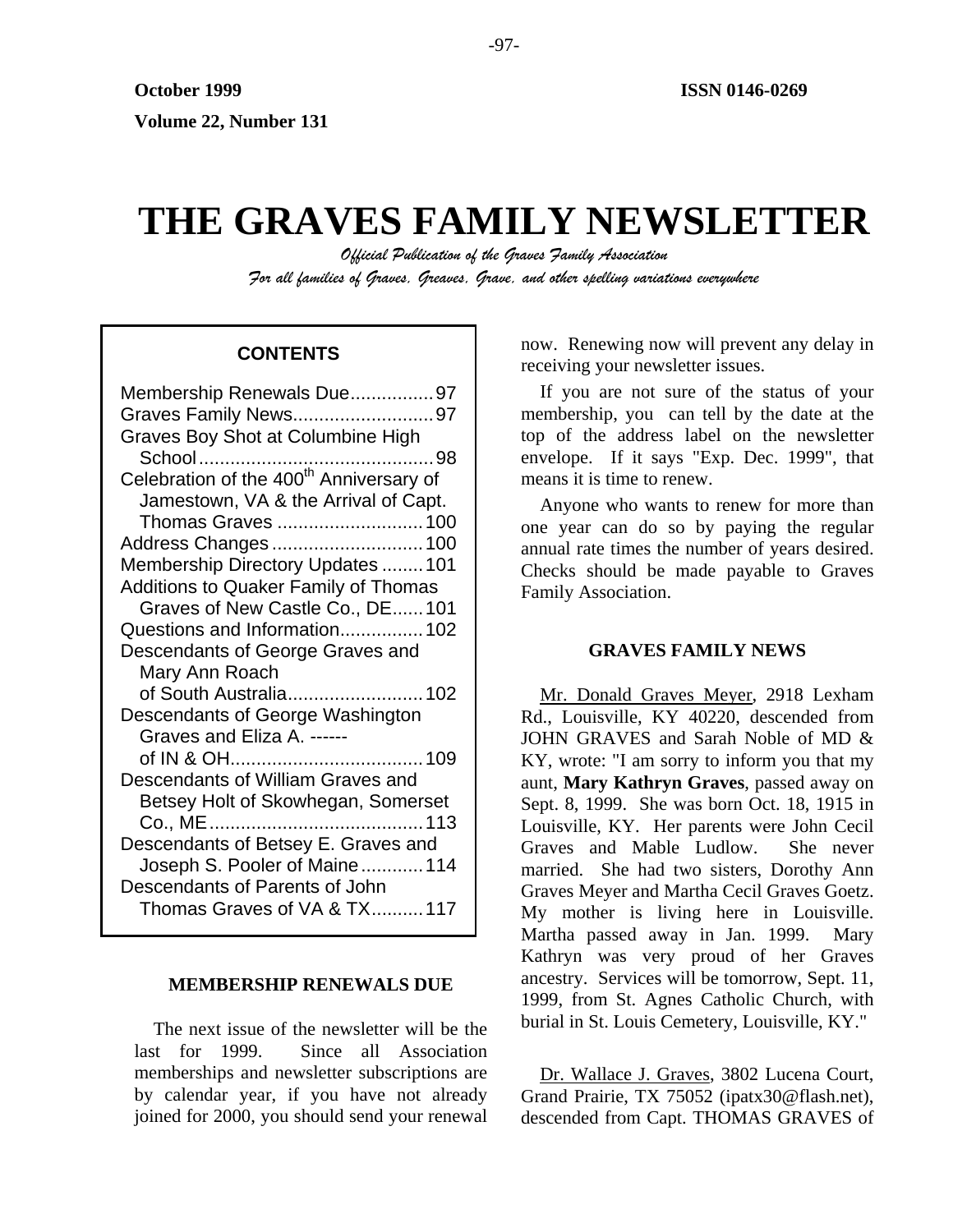VA, wrote: "It is with great sadness that I write to tell you that my Mom, **Dr. Geraldine** 

**Memberships: Regular (U.S. & Canada) \$20/year Other countries (air mail) \$30/year Sustaining (U.S. & Canada) \$40/year Other countries (air mail) \$50/year Life (U.S./Canada, 62 and older) \$600 one time Foreign memberships must be paid by money order in U.S. dollars. All back issues (1976 present) are available at current price. Newsletter only available to individuals as part of Graves Family Association membership. No charge for queries. Published by: THE GRAVES FAMILY ASSOCIATION 20 Binney Circle, Wrentham, MA 02093 Internet Home Page: http://www.gravesfa.org Newsletter Editor: Kenneth Vance Graves 20 Binney Circle, Wrentham, MA 02093 (508)384-8084 ken.graves@gravesfa.org Treasurer: Elaine Tobias, Overland Park, KS Elaine.Tobias@unilever.com Director, On-line Computer Help: H. W. ("Bud") Graves, Veradale, WA budgraves@earthlink.net Director (Temporary), Internet Home Page: Kenneth Vance Graves Graves Online List Manager: Marjorie Ferris, Rialto, CA MBFerris@aol.com Research Coordinators Graves of Cambridgeshire, England: Nedra Dickman Brill, CG, 2410 NE 58th Ave., Portland, OR 97213-4002 brillnd@pacifier.com Rear Admiral Thomas Graves of Charlestown, MA and his Greaves family of Stepney, London, England: Raymond C. Flesher, 313 West Lehow Ave., #24, Englewood, CO 80110-6744 rcflesher@juno.com Charles Newton Graves (Descended from Rear Admiral Thomas Graves of Charlestown, MA): Janet Craw, HC 4, Box 23B, Payson, AZ 85541-9531 vjcraw@cybertrails.com © Graves Family Association, 1999**

**Nancy Graves**, "Jeri", died Sept. 14, 1999 in Littleton, Colorado. She was 67 years young (Dec. 9, 1931). She was diagnosed with cancer in her lung in August and went quickly.

She was Director of the Medical Library at St. George Medical School in Grenada, British West Indies. They will be dedicating the new library there in January 2000 and naming it in her honor. That had been her consuming passion for the past 3 years, getting it designed and built."

He previously lost his Dad, Wallace Dewitt Graves, Oct. 10, 1996, and misses them both very much.

# **GRAVES BOY SHOT AT COLUMBINE HIGH SCHOOL**

Mrs. Karen R. Buffum-Knutson Baker, 3885 Meade St., Denver, CO 80211-1948 (karen\_baker@yahoo.com), sent information about an article in the Denver Rocky Mountain News, June 20, 1999. It is available online at http://www.insidedenver.com/shooting/ 0620grav2.shtml. An abridged version of the article follows.

Injured Columbine student takes first painful steps

Sean Graves, shot in abdomen and nicked in the spine, finally regaining feeling in his legs

By Rebecca Jones

Denver Rocky Mountain News Staff Writer

LITTLETON -- Sean Graves got out of his wheelchair for the first time and walked last week.

The 15-year-old wore leg braces, and he couldn't go far before pain stopped him. But he counts those few steps as his greatest victory since a bullet nicked his spine during the April 20 shootings at Columbine High School.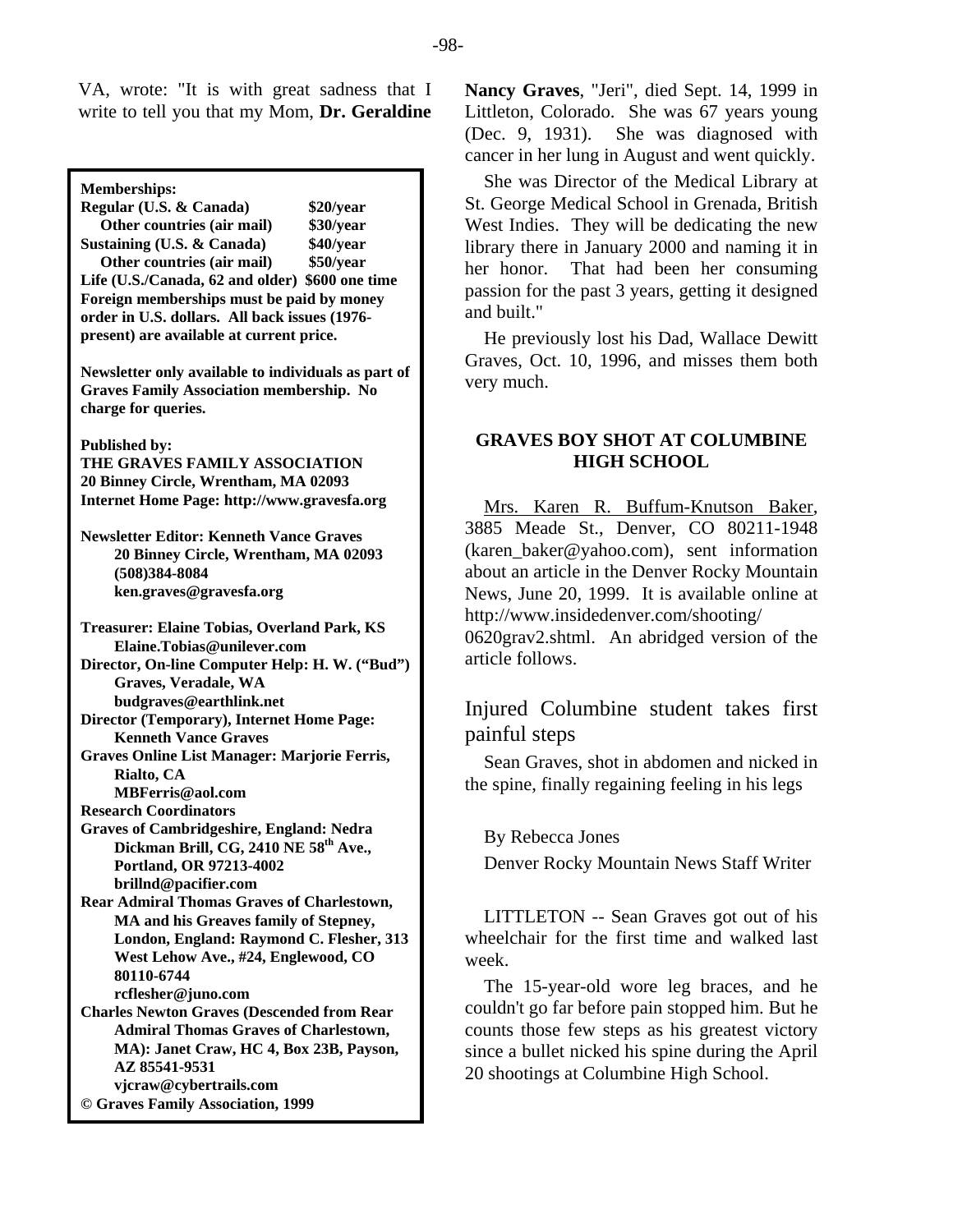He may never be able to walk unassisted. His goal is to walk with no more than a crutch for support.

How long that might take is anybody's guess.

"That's the toughest part," says Randy Graves, 38, Sean's father. "We don't know if it will be six months or six years before he can walk again. We don't know how to prepare for what's next. But we're hopeful that by this time next year, we'll be doing everything we used to do as a family."

Such as fishing. Sean loves fishing. He and his best friend, Lance Kirklin, spent just about every day last summer fishing at Chatfield Reservoir.

He and Lance haven't seen much of each other since the shooting. They were together, with Dan Rohrbough, when it happened. They were heading out the front door when they were shot, just outside the school door.

Sean had remained alert throughout most of his ordeal. Despite being hit in the abdomen by three bullets -- one of which nicked his spine as it exited his body -- and grazed on the neck by a fourth, he began crawling back into the school, a liter bottle of Cherry Coke in his hand.

He was alert when firefighters pulled him and Lance to safety, despite the gunfire that rained down on them from the library above them. And he knew that Dan hadn't survived…

It's been a difficult two months for the Graves family -- ever since the moment Natalie Graves, 38, a secretary at Lockheed Martin, strolled through the lobby at her office and overheard the guard's police scanner reporting gunshots at Columbine…

Since the shooting, the Graveses have juggled Sean's needs with work responsibilities and caring for Seth, Sean's 13 year-old brother. Randy Graves returned to work part time about three weeks ago, but he continues to spend most nights at Craig. He also spends afternoons there to help Sean with his therapy.

Natalie has also returned to work, but she devotes her afternoons to Seth before returning to the hospital for the evening.

"I was counting it up," Randy Graves told his wife, "and since April 20, I've only spent eight nights at home with you."

They have shunned the media until now, preferring to focus their attention on their family.

"It was just too much," Natalie Graves said, referring to the media bombardment they've faced. "We just needed to be with Sean, not worry about who'd be going on Oprah."

Sean has been able to leave the hospital for brief periods for about a month. He's been spending his weekend days at home since Memorial Day, though he must return to the hospital at night. Doctors estimate he may be able to leave the hospital for good in about three weeks, though he must return for daily therapy.

Having Sean home will present challenges. Their home is not accessible to wheelchairs. Doors will need to be widened, ramps installed, the garage widened, the bathroom refitted to accommodate Sean's needs and his bedroom moved from the basement to the first floor.

Then there's the kitchen.

"When Sean was younger and he was a bad boy, we'd have to ground him from cooking," his mother said. "We'd come home from work and he wouldn't have done his homework, but he'd have these elaborate meals prepared."…

On the hearth by the living room fireplace is the bottle of Cherry Coke Sean was clutching when rescuers reached him. It had lain just inside the door at the school until one day earlier this month when Sean and his parents returned to Columbine to tour the crime scene. A police officer reached for the bottle to prop open the door.

Sean recognized it as his, and now the family keeps it as a reminder of how much worse things could have been.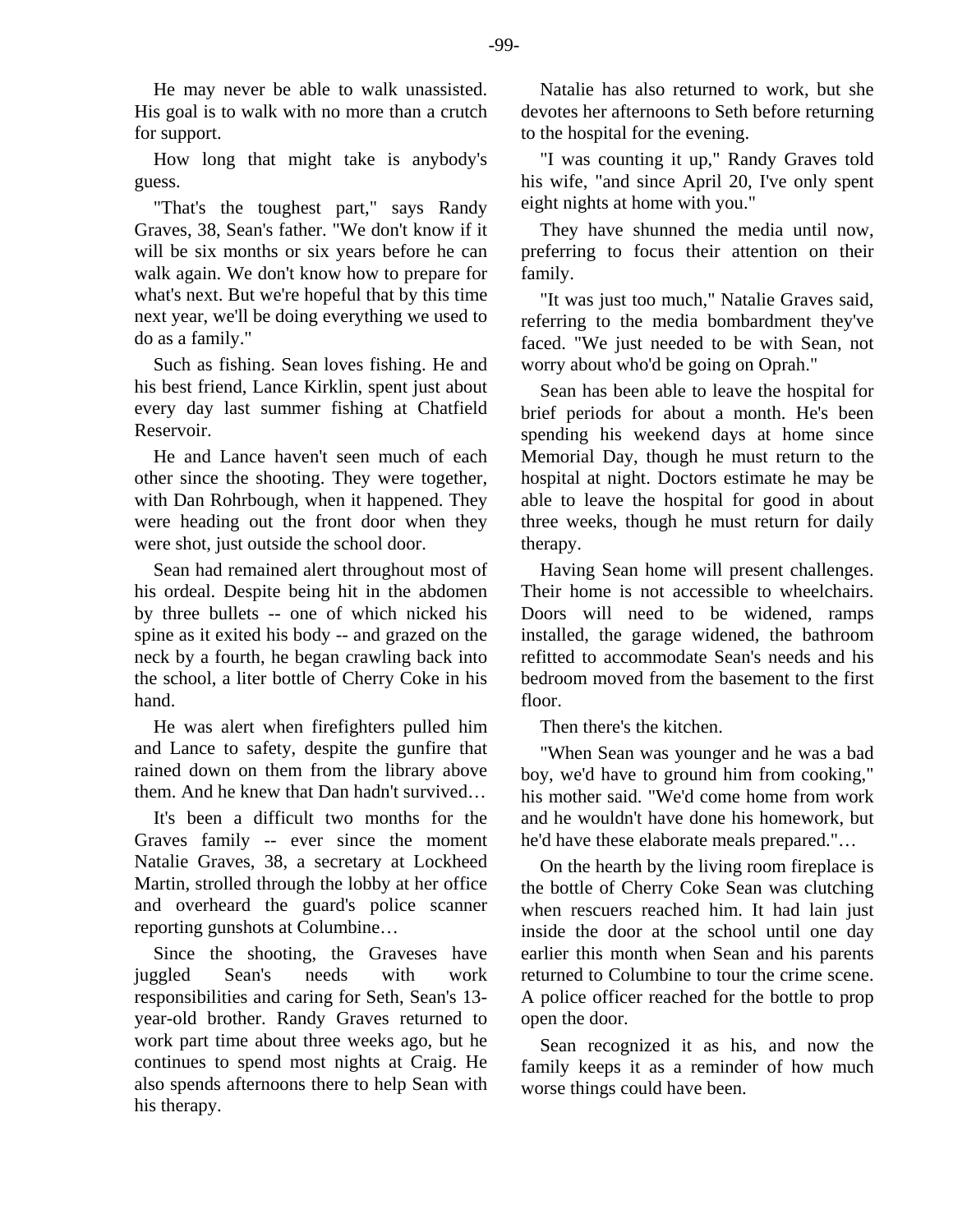"I think, overall, this will just draw us closer as a family," Randy Graves said. "Tragedy brings you closer. We know because we've been through tragedy before."…

Donations to help the Graves family may be sent to the Sean Graves Recovery Fund, 1st Bank, 6701 S. Wadsworth Blvd., Littleton, CO 80123.

# **CELEBRATION OF THE 400th ANNIVERSARY OF JAMESTOWN, VA & THE ARRIVAL OF CAPT. THOMAS GRAVES**

The Graves Family Association plans to celebrate the  $400<sup>th</sup>$  anniversary of the arrival of Capt. Thomas Graves in the colony. He arrived with the second supply, probably in October 1608.

Questions that need to be answered include whether we should celebrate in 1607, at the same time as the Jamestowne Society has its celebration, or in 1608, and all the many details of the event. Where should we have it, how long, what activities, etc.

If you have ideas and would like to be involved in the planning, please contact Ken Graves, 20 Binney Circle, Wrentham, MA 02093, ken.graves@gravesfa.org, 508-384- 8084.

#### **ADDRESS CHANGES**

Ms. Linda D. Walfield, descended from JOHN GRAVES of Concord, MA, has moved from Randolph, VT to 6931 U.S. Rt. 2, North Hero, VT 05474.

Mrs. Jackie K. Stamper, descended from CHARLES L. GRAVES and Amanda Eaves of NC & MO, has moved from Osage Beach, MO to 36 Hickory Ct., Lake Ozark, MO 65049-9478.

Dr. Allen E. Gamble, descended from Capt. THOMAS GRAVES of VA, has moved from Nikayuna, NY to 311 Nature Trail Dr., Greer, SC 29651.

They moved in July and the reason is interesting. Both Allen and his wife Janis have National Health Service Corps service obligations. The program paid for 3 years of medical school for both of them, and they pay back with 3 years of work in underserved areas. The Greenville/Spartanburg area of SC is where they were able to find jobs for both of them. This sounds like a worthwhile program.

Miss Jimmy E. Dowell of Houston, TX, descended from JAMES GRAVES and Elizabeth ------ of SC & GA, has moved to 7400 Clarewood Dr., #524, Houston, TX 77036.

Mrs. Mary H. Lively of Louisville, KY, descended from Capt. THOMAS GRAVES of VA, has moved to 5100 Monaco Dr., Louisville, KY 40219-2849.

Mrs. Nancy Ruth Weaks of Albuquerque, NM, descended from BACHELOR or BARTLETT GRAVES and Rhoda Clay of VA & Wilson Co., TN, has moved to 5525 Edwards Dr. NE, Albuquerque, NM 87111- 1986.

Mrs. Patti A. Graves, whose husband is descended from THOMAS GRAVES of New Castle Co., DE, Quaker, moved from Eugene, OR to Hood River, OR, and has now moved to 13781 East 50<sup>th</sup> Dr., Yuma, OR 85367.

Mr. James V. Graves of Rochester, IL, descended from SAMUEL L. GRAVES of NC & IL, has moved to 10827 Buckhart Rd., Rochester, IL 62563.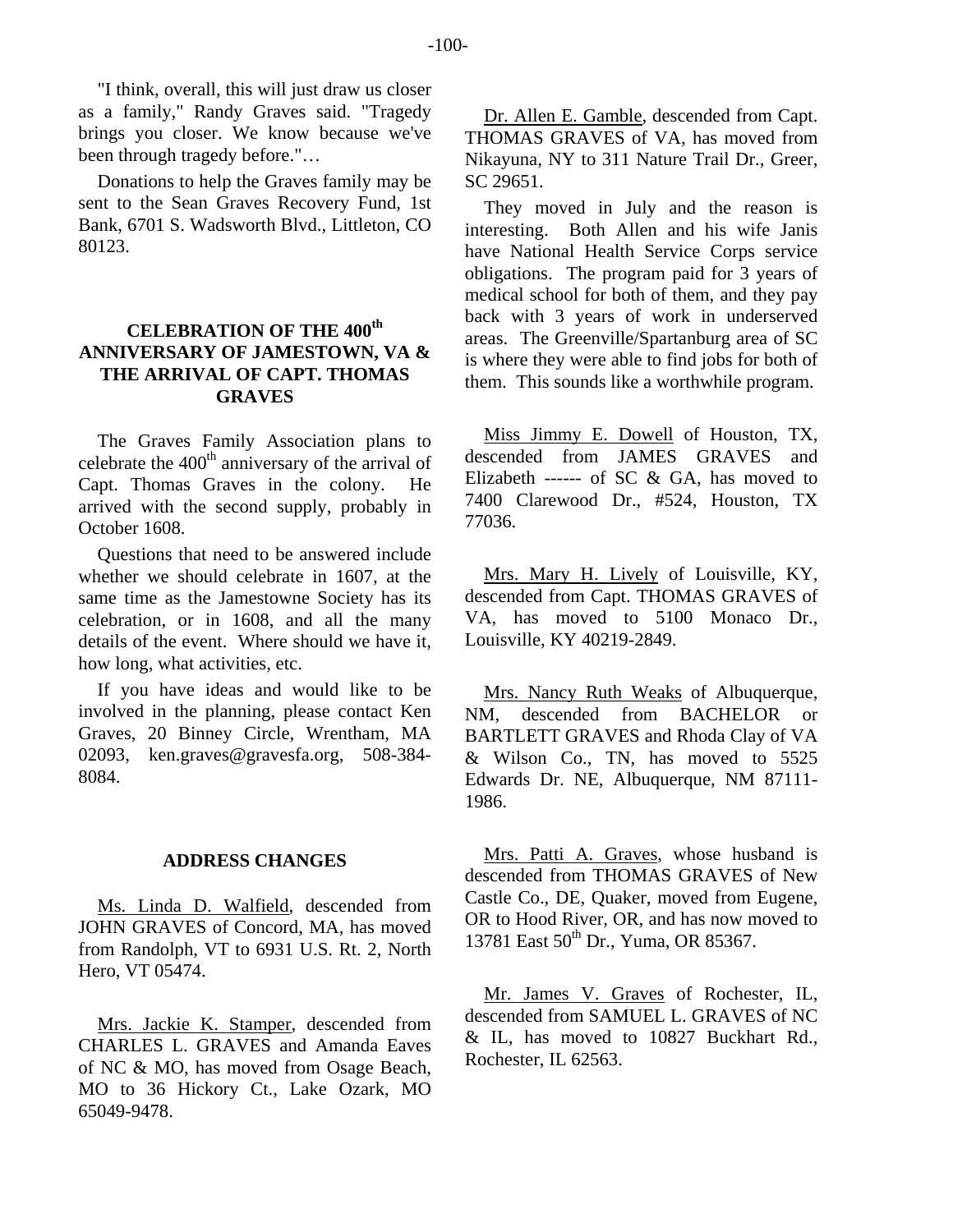Island, SC, descended from JOHN GRAVES of Concord, MA, has moved to 300 Woodhaven Dr., Apt. 2502, Hilton Head Island, SC 29928-7539.

Mrs. Ann Greaves DeCristofaro, descended from EDWARD GREAVES and Martha Myers of Branford, England, CT & RI, has moved from Oxon Hill, MD to 189 Hudson Rd., Stow, MA 01775-1216.

# **MEMBERSHIP DIRECTORY UPDATES**

*New Members*  ALBERS, Mrs. Juliet Smith 105 North Whispering Oaks Dr., Glendora, CA 91741 Ancestry: Elijah Graves of U.S. & Ontario, Canada

BACKUS, Mrs. Charlene 1073 South Archers Way, Nekoosa, WI 54457-8016 Ancestry: John Graves of Frederick Co., VA

CAUFIELD, Mrs. Judy McGhee

9145 SW Mountain View Lane, Tigard, OR 97224 Ancestry: Capt. Thomas Graves of VA, via  $John<sup>2</sup>$ , Thomas<sup>3</sup>, John<sup>4</sup>, John<sup>5</sup>, John<sup>6</sup>, Ann<sup>7</sup> m. John McGhee

DAY, Mr. Sidney Steadman 34628 Green Arbor St., Zephyrhills, FL 33541-2186 Ancestry: Lt. William Graves and Elizabeth Williams of MA, Nova Scotia & New Brunswick, Canada

GRAVES, Ms. Patricia M. 1400 West Oak St., Fort Collins, CO 80521 Ancestry: Robert Greeves of Great Dalby, Leicestershire, England

GREAVES, Ms. Dianne E. 1204 Whitehall Drive, South Bend, IN 46615 Ancestry: unknown

HARRIS, Mrs. Yvonne M. 45 Devonshire St., Walkerville, South Australia 5081, Australia Ancestry: George Graves and Mary Ann Roach of South Australia

HERNLUND, Dr. Patricia 2335 Pinecrest Road, Ferndale, MI 48220-2742 Ancestry: Thomas Graves of Hartford, CT

SWANSON, Mrs. Rae Henry 581 Teresa Court, Sebastopol, CA 95472 Ancestry: Thomas Graves of Hartford, CT, via #609

SUBLETTE, Mr. James E. 3550 North Winslow Drive, Tucson, AZ 85750 Ancestry: William Percy Graves and Mary Ann White of Marion, Union Parish, LA & Norman, Montgomery Co., AR

WILLIAMS, Mrs. Donna Bawgus PO Box 618, Jonesborough, TN 37659 Ancestry: John Graves (Johann Sebastian Graff)

# **ADDITIONS TO QUAKER FAMILY OF THOMAS GRAVES OF NEW CASTLE CO., DE**

The April 1999 issue of the newsletter featured the family of Thomas Graves of Delaware and various family segments that were thought to possibly be related. Two families have now been found to be descended from this Thomas Graves.

One is Anna R. Graves and Sylvester Ratcliff of OH (gen. 797), pages 39-40 of that issue. Her descent is:  $Thomas<sup>1</sup>$ , Samuel<sup>2</sup>, John<sup>3</sup>, Thomas<sup>4</sup>, Jonathan<sup>5</sup>, John H.<sup>6</sup>, Anna R.<sup>7</sup> Graves.

The other is Joab Graves and Elizabeth Schreck (gen. 72), which was not even in the newsletter issue. Joab Graves is a son of Jonathan<sup>5</sup> Graves in the preceding paragraph.

As is the standard procedure when a genealogy is found to be part of an earlier genealogy, these 2 genealogies have been added to the Thomas Graves genealogy and removed from the master list of ancestors and from the Graves Family Association website. In looking at the genealogies and ancestors on the website, if anyone sees other genealogies that they can place as part of earlier genealogies, please let us know.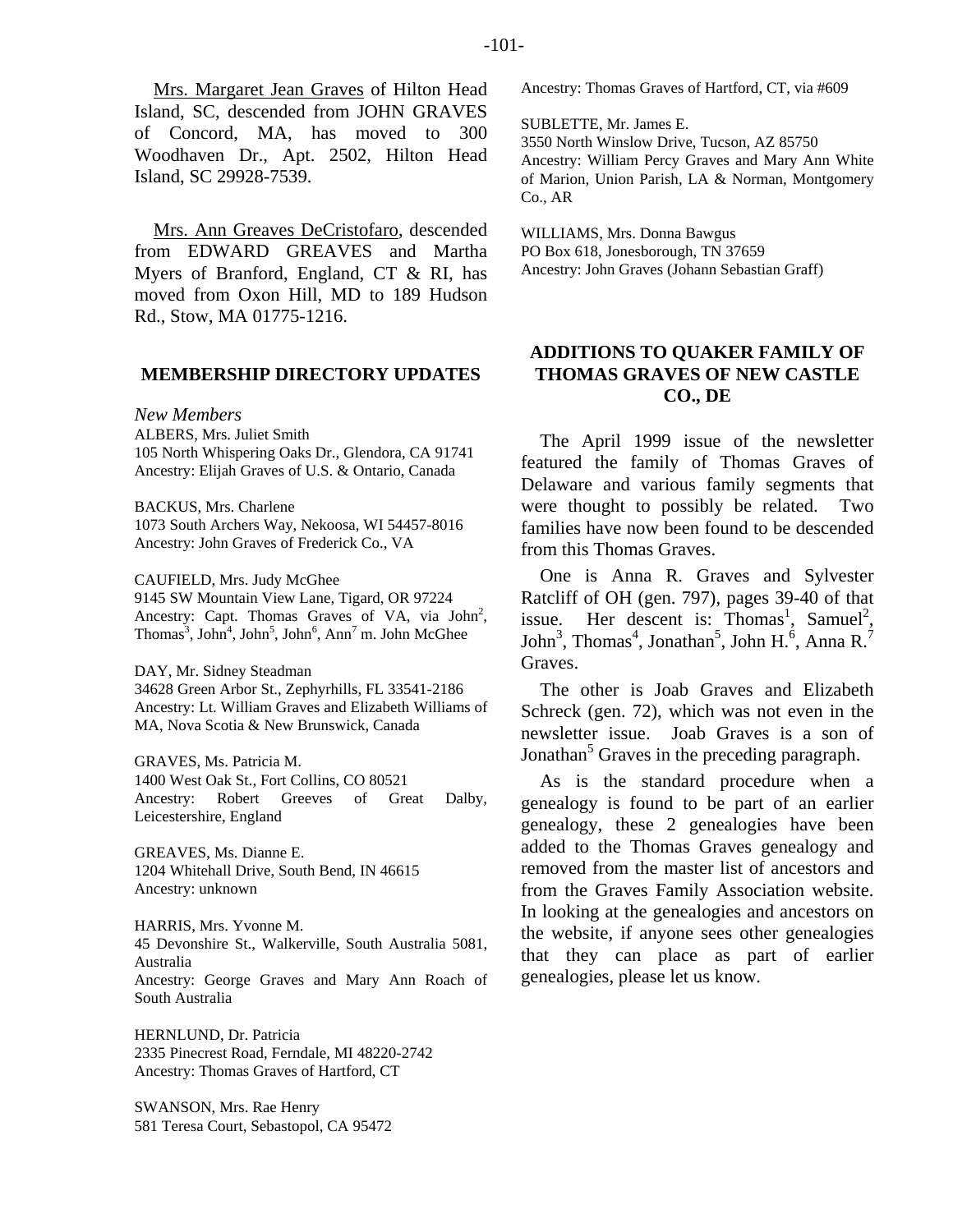# **QUESTIONS AND INFORMATION**

# *GRAVES/GREAVES FAMILIES OF THE BRITISH ISLES, AUSTRALIA & CANADA*

Mrs. Yvonne M. Harris, 45 Devonshire St., Walkerville 5081, South Australia, Australia (ybharris@dove.net.au), is searching for the ancestry in England of her GEORGE GRAVES, discussed in the following genealogy.

She thinks that there might be a connection to the family of English Admirals (on the GFA website as gen. 68, Graves Family of Yorkshire & Mickleton Manor, Gloucestershire, England) because of a snuff box, with the crest of Lord Nelson, belonging to George Graves. She is investigating the possibility that George was descended from Rev. John Graves and Jane Hudson of this genealogy, who had sons Samuel, Thomas and Richard, all admirals. This family lived in Devon, England, and in Londonderry, Ireland. She has also seen reference to a son George born to Rev. John Graves, attending the Exeter 2<sup>nd</sup> Academy with his brothers Admiral John and Admiral Sir Thomas Graves, but cannot find any other record of this George. Another question is where the name Austin (used for one of George's sons and in later generations) came from. Help is needed.

# DESCENDANTS OF GEORGE GRAVES AND MARY ANN ROACH OF SOUTH AUSTRALIA

# GENERATION 1

George Graves (1) was born in 1817, died 21 Oct. 1867 at age 49, and was buried two days later in the Roman Catholic Cem. at Kapunda, South Australia. He married Mary Ann Roach by banns (not found) on 28 Nov. 1850 in Christchurch United Church of England, North Adelaide, Australia. George was a 33 year old brickmaker and Mary Ann a 30 year old spinster. Witnesses to the marriage were Emmanuel Roach and Caroline Harvy. Mary Ann was born 14 Aug. 1820 and died 24 May 1894. She was Catholic and, like George, there are no shipping or passenger arrival records for her. No connection has been found to either of the witnesses to the marriage.

At present the only connection to George's familial roots is a snuff box, bearing the crest of Lord Nelson, passed on to his family at his death. There is no recorded evidence to show that George was born in Australia, and no available shipping or passenger records to<br>establish his arrival. Early colonists first Early colonists first arrived in South Australia in 1837 and for a number of years spasmodic newspaper entries recorded a few select names. Despite the presence of other Graves families in early State records, no known oral history or documentation can connect them to this family.

Very early birth and baptism records are very sparse and badly damaged and a number of years are missing. George and Mary Ann's first-born child Austin was not recorded. However, South Australian Railway records show his birth date and place as 19 Nov. 1849 at Bowden, South Australia. Although Austin was born 12 months before his parents' marriage, later family records, together with early known attitudes toward Catholics in the colony, support the belief that he is a Graves rather than a Roach descendant.

The South Australian Company was established and financed in England with the intention of excluding convicts and Catholics although, by the 1850's, records show that both 'species' had made their way there by various means. Because of Company policy, there were relatively few Catholic priests in the colony during this period, resulting in a large number of births out of wedlock. Records also show that a number of marriages were eventually undertaken in C of E churches when the birth of a second or third child was imminent.

There are no land or assessment records until 1852 when George paid taxes to the Hindmarsh District Council (assessment no. 48, north of section 468, full annual value £4)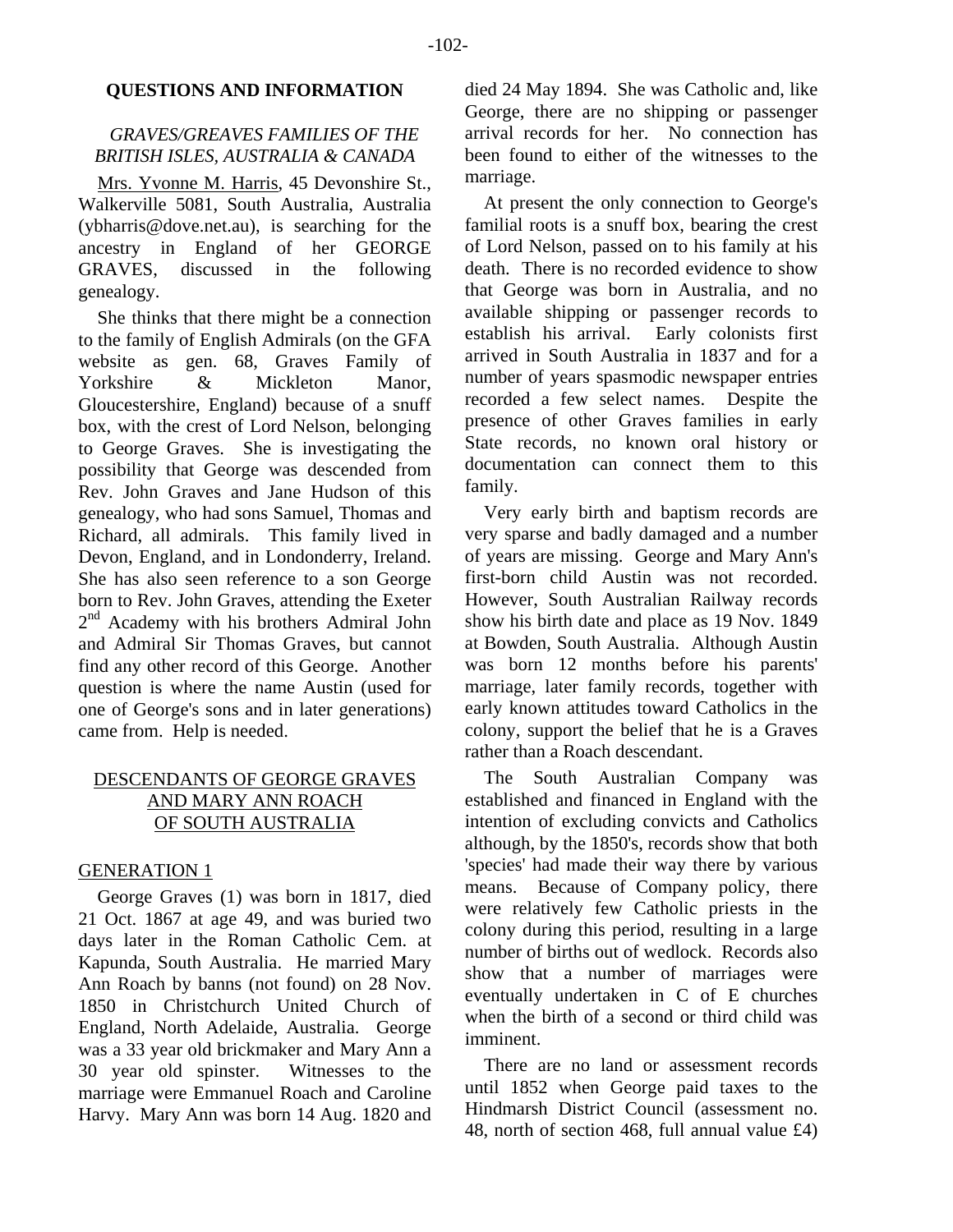as the owner of an unfinished house on 2 allotments at 9 Sixth Street in the Village of Bowden. On 16 July 1852 he was recorded as a Yeoman of Bowden when he bought part section 354 (provincial survey B656) in the same village. George paid £100 sterling for this parcel of land, purchased from Henry Denny, which he resold 10 months later to John Hocking for a profit of £50. During the following two years, George was referred to as a brickmaker when he continued to speculate in the purchase and sale of 11 more parcels of land in both Bowden and the neighboring village of Brompton. The size and value of these transactions, which were sold within months of purchase, varied, and the individual profits ranged between 50% and 150%.

All properties in Adelaide had been sold by 1858 and the family had moved to Mount Remarkable, in the far north of the state, where the last child Hannah was born. Although her birth, on the  $10<sup>th</sup>$  of September, was not registered, details were recorded by a Jesuit priest who was the celebrant at her baptism 9 days later. In October, George gave his birth year as 1817 when he was received into the Catholic Church by the same Jesuit priest from the Sevenhill Village Mission based at Clare. Although it has not been determined why the family moved to the mid-north of South Australia, this was a period of mineral discovery that saved the colony from bankruptcy. Because of his previous land speculation, George may have been lured by the dream of further quick profits.

Sometime during the next nine years the family moved to the township of Kapunda in the area known as the wheat belt of the state. George returned to the brickmaking business and the township's redbrick buildings are a remaining legacy of that agricultural boom period. George died in 1867 and was buried in Kapunda. During the next 27 years, Mary Ann moved to Davenport, near Pt. Augusta in the far north of the state. When she died, her "lonely death" was recorded in the local newspaper. She was buried in the Pt. Augusta general cemetery.

- +2. Austin Graves, b. 19 Nov. 1849, m. Anne Gregg, 25 March 1876, d. 27 Nov. 1919.
- 3. George Graves, b. 14 Oct. 1851 (Brompton, SA), d. 20 Dec. 1851 (Bowden, SA). Bur. 21 Dec. 1851 in Hindmarsh, SA, Australia.
- 4. Mary Graves, b. 1 May 1853 (Bowden, SA), d. 17 May 1853 (Bowden, SA). Bur. 18 May 1853 in Hindmarsh, SA, Australia.
- +5. George Graves, b. 16 Aug. 1854, m. Sarah Jane Moritz, 10 Sept. 1885, d. 28 June 1923.
- +6. James Graves, b. 2 Aug. 1856, m(1) Elizabeth Kavanagh, 26 Dec. 1877, m(2) Elizabeth McCabe, 31 March 1891, d. 7 Feb. 1920.
- +7. Hannah Graves, b. 10 Sept. 1858, m. William Sampson, d. 1949.

# GENERATION 2

Austin Graves (2) was born 19 Nov. 1849 in Bowden, SA, died 27 Nov. 1919 in Broken Hill, NSW, and was buried 29 Nov. 1919 in Broken Hill RC Cem., NSW. He married Anne Gregg, daughter of Henry Gregg and Mary Jane Gillespie, on 25 March 1876 in Sevenhill RC Church, Clare, SA. She was born 8 May 1853 in Clare, SA, died 17 June 1933 in Norwood, SA, and was buried 19 June 1933 in West Terrace RC Cem., Adelaide, SA.

Children - Graves

- +8. James Henry Graves, b. 17 May 1876, m. Ellen Evangeline Shiels, 31 Dec. 1906, d. 11 Sept. 1919.
	- 9. John George Graves, b. 17 May 1876 (Hoylesplains, near Clare, SA), bapt. 27 May 1876 (Sevenhill RC Church, Clare, SA), d. 27 July 1884 (Alberton, SA). Bur. 28 July 1884 in Cheltenham, SA.
	- 10. Alfred Graves, b. 28 Feb. 1878 (Undalya, near Clare, SA), bapt. and d. 5 April 1878.
- +11. Austin Graves, b. 20 April 1880, m. Florence Emma Forrest, 1907, d. 10 July 1940.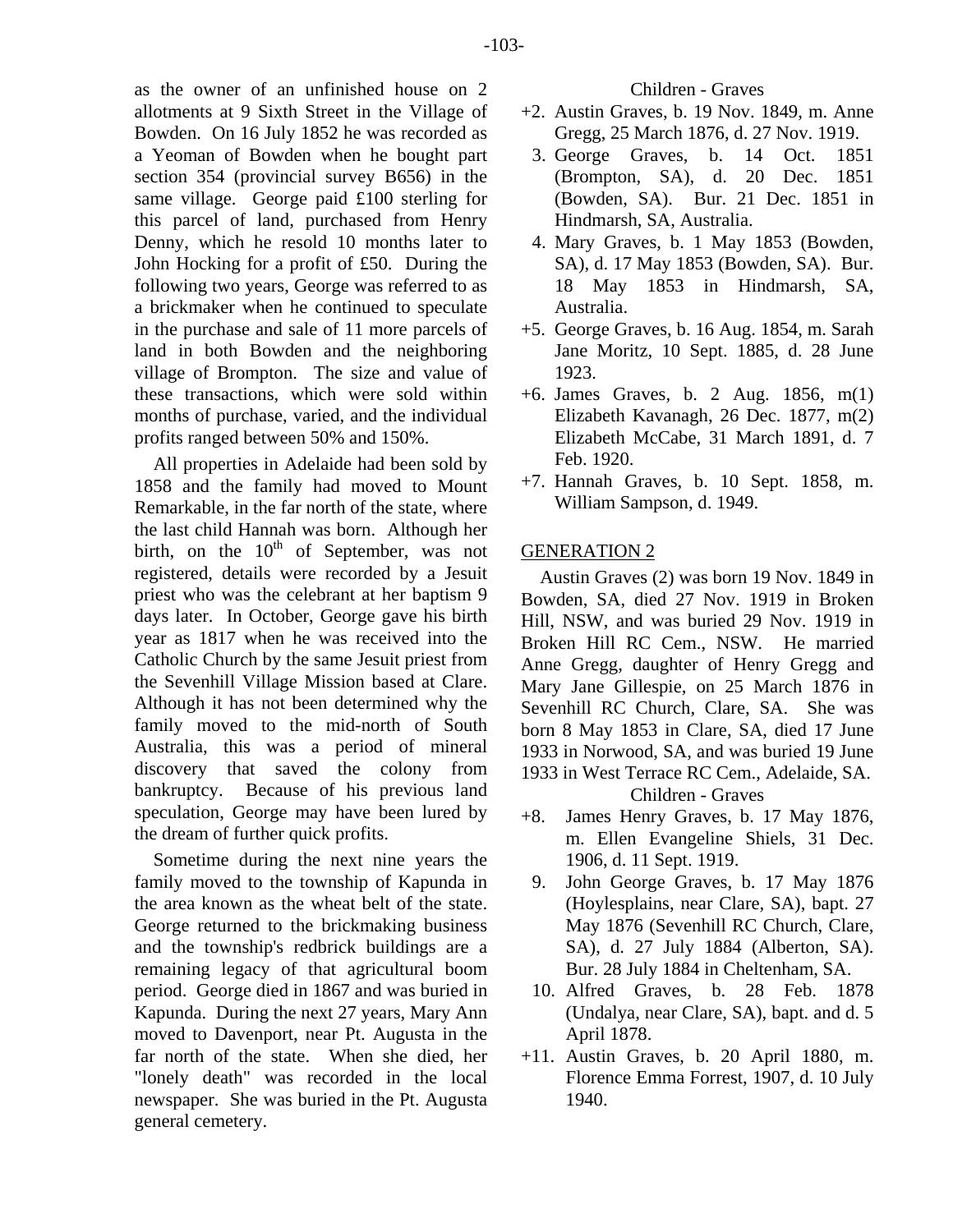- 12. Frederick Peter Graves, b. 3 July 1882 (Hoyleton, near Clare, SA), bapt. 30 Dec. 1882 (Sevenhill, Clare, SA), d. 6 Aug. 1884 (Rosewater, SA). Bur. 6 Aug. 1884 in Cheltenham, SA.
- +13. Mary Annie Graves, b. 30 Oct. 1884, m. Herbert Gauntlett Forrest, 1903, d. 23 July 1918.
- +14. Catherine Priscilla Graves, b. 16 Nov. 1886, m. Amos John Grossman, 3 Aug. 1905, d. 31 July 1926.
- +15. Clara Adelaide Gertrude Graves, b. 28 Dec. 1888, m. Albert James Buchanan, 22 July 1918, d. 17 July 1976.
- +16. Stanley Edward Graves, b. 14 Dec. 1891, m. Ada Carter, 1918, d. 1969.

George Graves (5) was born 16 Sept. 1854 in Bowden, SA, was baptized 15 Oct. 1854 in Pt. Adelaide, SA, died 28 June 1923 in Gilbert St., Norwood, at age 68, and was buried in West Terrace, Adelaide, SA. He was a railway porter, shunter and watchman. He married Sarah Jane Moritz, daughter of Charles Henry Moritz and Alice Bollard, on 10 Sept. 1885 in Port Adelaide RC Church, SA. She was born 16 July 1866 in Williamstown, SA, and died 11 March 1927 in Gilbert St., Norwood, SA.

# Children - Graves

- 17. George Frederick Graves, b. 31 Jan. 1886 (Bayswater, SA), bapt. 14 Feb. 1886 (Port Adelaide, SA), m. Johanna Maria Martha Zander (widow), d. 2 March 1945 (Roonka Station, Blanchetown, SA). Bur. 4 March 1945 in Truro, SA. They had no children. She was b. 21 Feb. 1891, d. 5 Jan. 1966 in Norwood, SA, bur. 7 Jan. 1966 in West Terrace, Adelaide, SA. She was bur. with her first husband Gustav Zander. Her children were May and Charles Zander.
- 18. Laura Hannah Teresa Graves, b. 30 April 1888 (Willaston, SA), d. 1974.
- +19. Vincent Henry Graves, b. 26 Nov. 1890, m. Mary Ann Dwyer, 7 April 1924, d. 21 March 1931.
- 20. Alice Ethel Isabel Graves, b. 12 Dec. 1892 (Exeter, SA), d. 12 Sept. 1893 (Exeter, SA). Bur. 13 Sept. 1893 in Cheltenham, SA.
- 21. Eva Cecilia Graves, b. 9 Oct. 1894 (Broken Hill, NSW), bapt. 23 Dec. 1894 (Broken Hill RC Church, NSW), d. 20 Jan. 1895 (Broken Hill, NSW). Bur. 20 Jan. 1895 in Broken Hill RC Cem., NSW.
- 22. Walter Maurice Graves, b. 12 Aug. 1896 (Broken Hill, NSW), bapt. 4 Oct. 1896 (Broken Hill RC Church, NSW).
- +23. Francis Austin Graves, b. 23 May 1899, m. Lillian Gertrude ------, d. 28 Nov. 1966.
	- 24. Doreen Emily Sara Graves, b. 17 June 1906 (Semaphore, SA), bapt. 3 Aug. 1906 in Broken Hill RC Church, NSW.

James Graves (6) was born 2 Aug. 1856 in Bowden, SA, was baptized 7 Sept. 1856 in Port Adelaide, SA, died 7 Feb. 1920 in Broken Hill, NSW, and was buried 10 Feb. 1920 in Broken Hill RC Cem., NSW. He first married Elizabeth Kavanagh, daughter of James Kavanagh and Jane Tracey, on 26 Dec. 1877 in Kadina RC Church, SA. She was born about 1854, died 14 Nov. 1888 in Broken Hill, NSW, and was buried 15 Nov. 1888 in Broken Hill RC Cem., NSW

He married second Elizabeth McCabe, daughter of James McCabe and Eliza Baker, on 31 March 1891 in Broken Hill RC Church, NSW. She was born 7 Oct. 1867 near Greenock, SA, and died in 1931 in Broken Hill, NSW. All children by this second marriage were born in Broken Hill, NSW, and were baptized in Broken Hill RC Church, NSW.

Children - Graves, by Elizabeth Kavanagh

- +25. Mary Ann Graves, b. 25 Feb. 1879, m. ------.
	- 26. Jane Graves, b. 5 Aug. 1881 (Port Pirie, SA), d. 9 May 1895 (Wallaroo Mines, SA). Bur. 11 May 1895 in Kadina, SA.
	- 27. George Graves, b. 10 Aug. 1884 (Kadina, SA), bapt. 14 Aug. 1884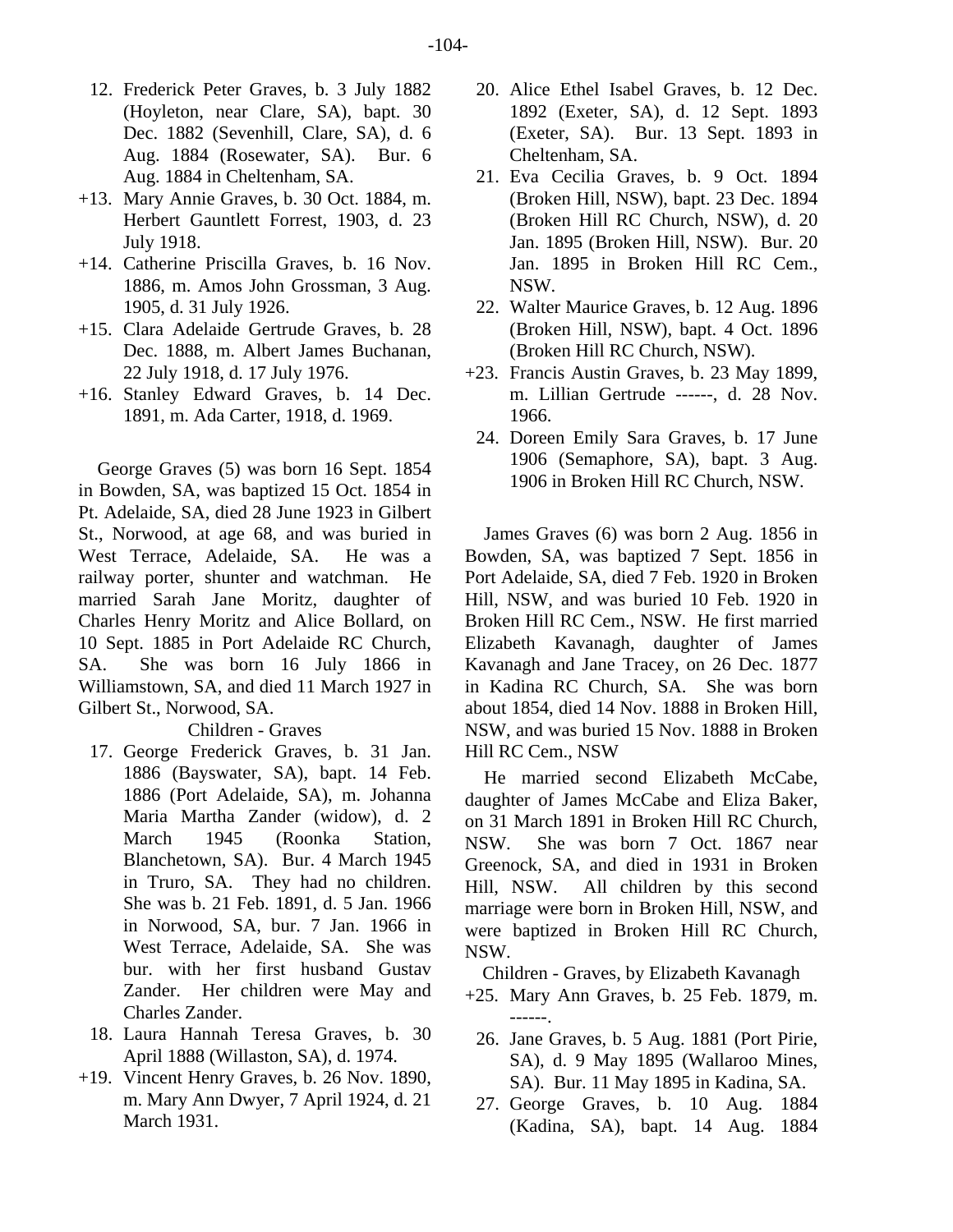(Kadina RC Church, SA), never married, d. 12 Dec. 1935 (Broken Hill, NSW). Bur. 13 Dec. 1935 in Broken Hill RC Cem., NSW. No children.

+28. James Graves, b. 24 Feb. 1887, m. Julia Annie Harman, 27 July 1912, d. 22 Jan. 1965.

Children - Graves, by Elizabeth McCabe

- 29. John Joseph ("Jack") Graves, b. 7 (?) Jan. 1892, bapt. 24 Jan. 1892, d. 1931 (Broken Hill, NSW). Bur. 1931 in Broken Hill, NSW.
- 30. Austin Graves, b. 31 Oct. 1893, bapt. 12 Nov. 1893, d. 1894 (Broken Hill, NSW). Bur. 21 Nov. 1894 in Broken Hill RC Cem., NSW.
- 31. Eliza Austina Graves, b. 14 Jan. 1896, bapt. 26 Jan. 1896.
- 32. Edward E. Graves, b. 1901, d. 1915 (Broken Hill, NSW). Bur. 27 Dec. 1915 in Broken Hill RC Cem., NSW.
- 33. Henry Austin ("Harry") Graves, b. 27 Aug. 1904, bapt. 11 Sept. 1904, m. Kethleen A. M. Shelly, 23 April 1933 (Marrickville, NSW).
- 34. Ida Jane Graves, b. 27 Aug. 1904, bapt. 11 Sept. 1904, m. ------ Smeden. He was a miner in Broken Hill, NSW.

Hannah Graves (7) was born 10 Sept. 1858 in Mt. Remarkable, SA, was baptized 19 Sept. 1858 in Sevenhill RC Church, Clare, SA, and died 1949 in Victoria, Australia. She married William Sampson.

Children - Sampson

- 35. Arthur Sampson, b. 1886 (Victoria), d. 1917 (Victoria).
- 36. Reginald Sampson, b. 1888 (Victoria), d. 1902 (Victoria).
- 37. Helen ("Ciss") Sampson, b. 1891 (Victoria), d. 1979.
- 38. Millicent Sampson, b. 1897 (Victoria), d. 1977.

# GENERATION 3

James Henry Graves (8) was born 17 May 1876 in Hoylesplains, near Clare, SA, was baptized 27 May 1876 in Sevenhill, Clare, SA, died 11 Sept. 1919 in Rosewater, SA, and was buried 13 Sept. 1919 in Cheltenham RC Cem., SA. He had one child by Nora Ellen Gates, daughter of John Gates and Ellen Malley. Nora was born 28 Nov. 1878 in Portland Estate, SA.

He married Ellen Evangeline Shiels, daughter of Thomas Patrick Charles Shiels and Ellen Evangeline Clarke, on 31 Dec. 1906 in Port Adelaide RC Church, SA. She was born 24 Dec. 1876 in Rosewater, SA, was baptized 7 May 1877 in Port Adelaide RC Church, SA, died 31 May 1928 in Rosewater, SA, and was buried 2 June 1928 in Cheltenham RC Cem., SA.

# Children - Gates

 39. Charles Henry Gates, b. 6 Jan. 1898 (Alberton, SA, birth registered by uncle G. Gates of Alberton).

Children - Graves, by Ellen E. Shiels

- +40. Isla May Graves, b. 1907, m. Colin Trembath, d. 1976.
- +41. Olive Evangeline Graves, b. 1909, m. John O'Gorman, 1937, d. 1 Sept. 1987.
- +42. Ellen Gertrude Graves, b. 1910, m. Harry Pentland, 2 April 1934, d. 1988.
- +43. Adrian John Graves, b. 25 April 1913, m. Yvonne Lesley Ellis, 25 March 1940, d. 23 Feb. 1968.
- +44. Stanley Edward Graves, b. 1915, m. Martha Crawford Wilson, 1939, d. 26 July 1984.
	- 45. Henry Laurence Graves, b. 16 Jan. 1918 (Rosewater, SA), m. Nancy Lavinia Bruce, 1949 (Hindmarsh RC Church, SA), d. 28 Dec. 1990 (Findon, SA). She was b.c. 1926 in Renmark, SA, d. 21 Jan. 1965 in Findon, SA, and was bur. 25 Jan. 1965 in Centennial Park, SA.

Austin Graves (11) was born 20 April 1880 in Watervale, near Clare, SA, was baptized 19 June 1880 in Sevenhill, Clare RC Church, SA, died 10 July 1940 in East Brunswick, Victoria, and was buried 12 July 1940 in Melbourne Cem., Carlton, Victoria. He married Florence Emma Forrest, daughter of James Forrest and Fanny Short, in 1907 in Broken Hill, SA. She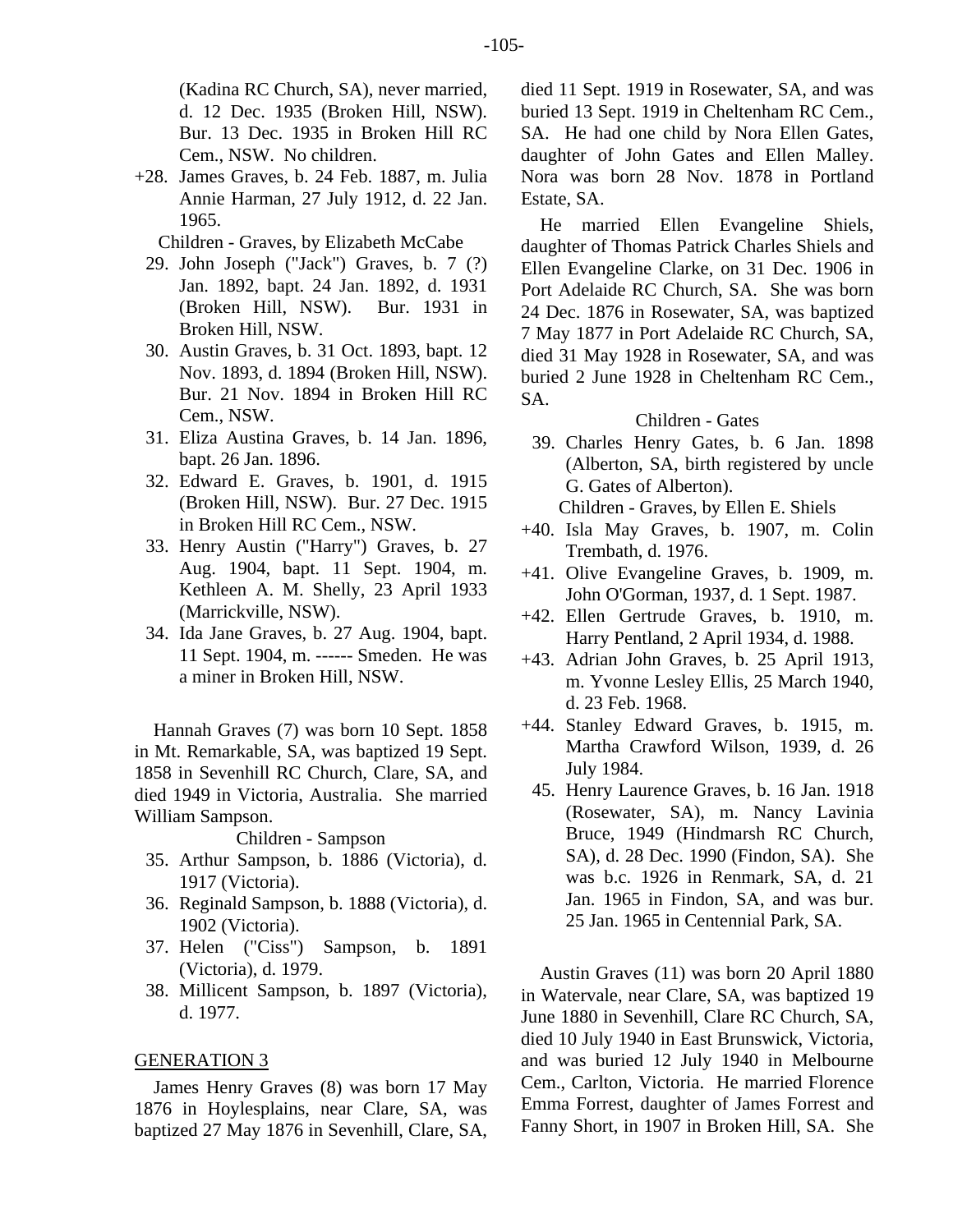was born 7 April 1882 in Nairne, SA. All their children were born in Broken Hill, NSW.

- Children Graves
- +46. Annie Frances Graves, b. 19 Aug. 1907, m. Alfred Dunstone.
	- 47. Richard Austin Graves, b. 23 Aug. 1909, d. 28 May 1961.
	- 48. Frederick Charles Graves, b. June 1912, d. July 1912.

Mary Annie Graves (13) was born 30 Oct. 1884 in Alberton (Yatala), SA, was baptized 16 Nov. 1884 in Port Adelaide, SA, died 23 July 1918 in Broken Hill, NSW, and was buried 25 July 1918 in Broken Hill, NSW. She married Herbert Gauntlett Forrest, son of James Forrest and Fanny Short, in 1903 in Broken Hill, NSW. He was born 28 July 1877 in Springfield, near Kanmantoo, SA. All their children were born in Broken Hill, NSW.

Children - Forrest

- +49. Hubert H. Forrest, b. 1904, m. Doris O'Donnell, 1927.
- +50. Herbert G. Forrest, b. 1906, m. Gwendoline M. Smith, 1927, d. 1971.
- +51. Doreen Forrest, b. 1908, m. Ivor Richards, d. 1954.

Catherine Priscilla Graves (14) was born 16 Nov. 1886 in Alberton (Yatala), SA, was baptized 19 Dec. 1886 in Port Adelaide RC Church, SA, and died 31 July 1926 in Norwood, SA. She married Amos John Grossman, son of John Grossman and Amelia Reynard, on 3 Aug. 1905 in Broken Hill RC Cem., NSW. He died in 1943.

Children - Grossman

- +52. Lorna M. Grossman, b. 1907, m. Clement Edwards, 27 Sept. 1930.
- +53. Jack Grossman, b. 1909, m. Vonda Joy Chester, d. 1989.
- +54. Alfred Robert Grossman, b. 1911, m. Laurel Howith.

Clara Adelaide Gertrude Graves (15) was born 28 Dec. 1888 in Alberton (Yatala), SA, was baptized 27 Jan. 1889 in Port Adelaide

RC Church, SA, and died 17 July 1976 in Yelholme, NSW. She married Albert James Buchanan on 22 July 1918 in Port Adelaide RC Church, SA. He was born about 1883, died 11 Aug. 1954 in Yelholme, NSW, and was cremated 13 Aug. 1954 in Northern Suburbs Crematorium, NSW.

# Children - Buchanan

- +55. Joyce Doreen Buchanan, b. 2 Feb. 1920, m. Noel William Ross, 25 Jan. 1947.
- 56. Robert Austin Buchanan, b. 8 April 1922.
- +57. Elizabeth Annie Buchanan, b. 29 April 1926, m. Harvey Laurence Nolan, 9 March 1946.

Stanley Edward (or Edmund Stanley) Graves (16) was born 14 Dec. 1891 in Yatala, SA, and died in 1969. He married Ada Carter in 1918 (Daly Registration Index).

Children - Graves

- 58. Kathleen Mary Graves, b. and d. 19 Jan. 1920 (Moonta Mines, SA).
- +59. Eileen Graves, b. 1920, m. Ross Quinton.
- +60. Rona Graves, b. 1923, m. William Barry.

Vincent Henry (or Henry Vincent) Graves (19) was born 26 Nov. 1890 in Yatala, SA, and died 21 March 1931. He married Mary Ann Dwyer, daughter of Peter James Dwyer and Mary Ann Butler, on 7 April 1924 in Norwood RC Church, SA. She was born 16 Jan. 1895 in Norwood, SA, and died 24 April 1948 in Magill, SA. They were both buried in West Terrace, Adelaide.

# Children - Graves

- 61. George Graves
- 62. Mary Graves

Francis Austin Graves (23) was born 23 May 1899 in Broken Hill, NSW, was baptized 23 July 1899 in Sacred Heart BH, NSW, and died 28 Nov. 1966. He married Lillian Gertrude ------. She was born about 1898, and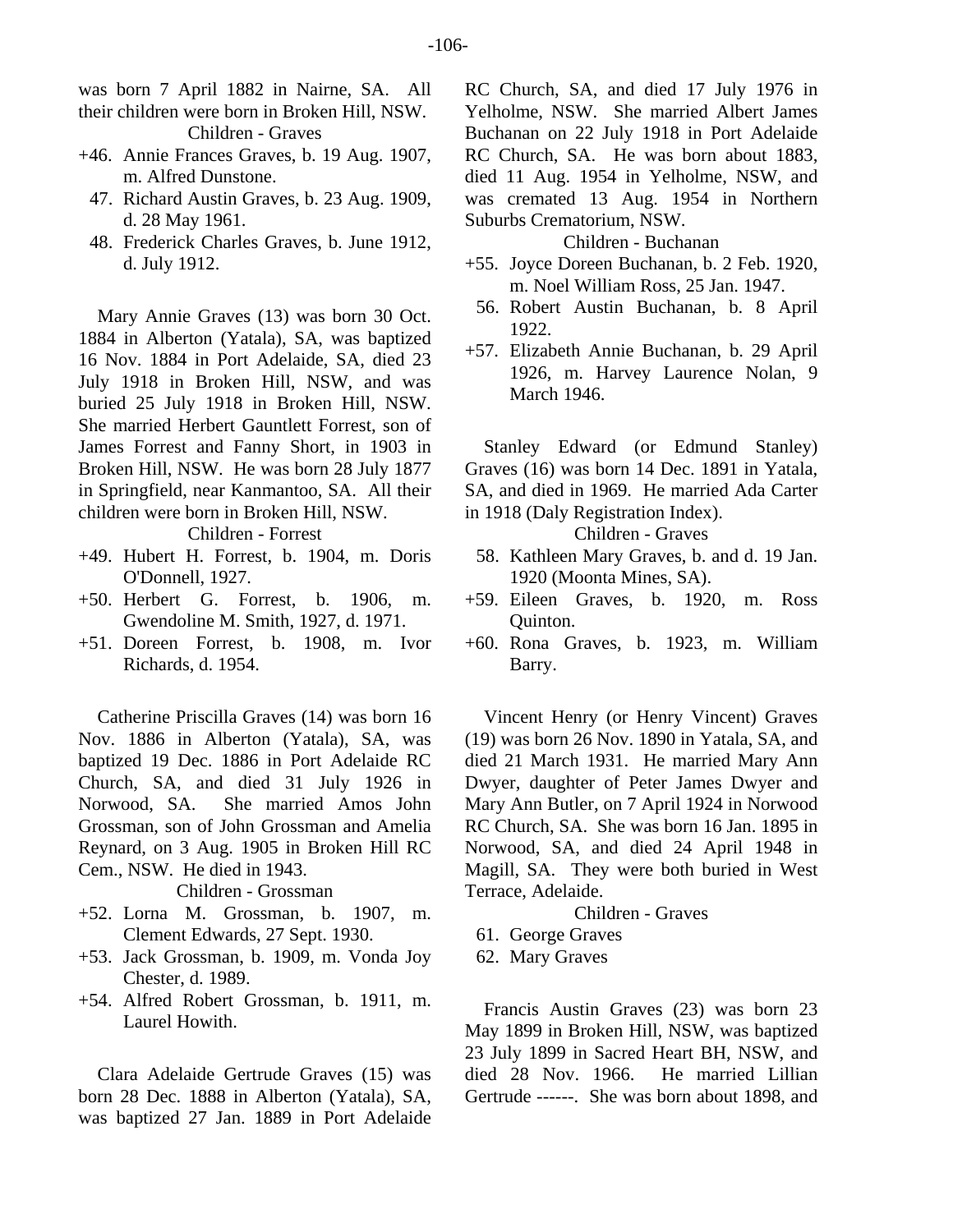died 10 June 1985 in Aldersgate Village. They were both buried in Enfield, SA.

Children - Graves

- +63. Lorna Graves, m. Phillip Collise.
- +64. Phyliss Graves, m. ------ Page.
- +65. Barbara Graves, m. David Crammond.
- 66. Joyce Graves, m. Ross ------.

Mary Ann Graves (25) was born 25 Feb. 1879 in Port Pirie, SA. She married ------.

Children - ------

- 67. Frank ------
- 68. Norman ------
- 69. daughter

James Graves (28) was born 24 Feb. 1887 in Willochra, SA, died 22 Jan. 1965 in Clarence Park, SA, and was buried in 25 Jan. 1965 in Centennial Park RC Cem., SA. He married Julia Annie Harman, daughter of Horace Charles Harman and Mary Ann Wright, on 27 July 1912 in Peterborough (Petersburg) RC Church, SA. She was born 2 Feb. 1890 in Appila-Yarrowie, SA, died 6 July 1968, and was buried in Centennial Park RC Cem., SA. Their first 3 children were born in Peterborough, SA, and the last one in Adelaide, SA.

### Children - Graves

- +70. Mary Elizabeth Graves, b. 20 Dec. 1912, m. William Richard Lascock, 14 Oct. 1933, d. 9 Sept. 1981.
	- 71. Alfred Henry Graves, b. 20 Jan. 1914, bapt. 5 March 1914 (Peterborough RC Church, SA), d. 9 July 1918 (Peterborough, SA). Bur. 11 July 1918 in Peterborough, SA.
- +72. Marjory Joyce Graves, b. 4 Nov. 1915, m. Allan Pitman, d. 1989.
- +73. Kathleen Graves, b. 7 Oct. 1922, m(1) Ray George, m(2) Donald Smith.

Ms. Concetta Franco, 4875 143<sup>rd</sup> St. West, Apple Valley, MN 55124 (cfbandit@aol.com), is looking for the ancestry of DANIEL

GRAVES who married Mary Ferguson. The first 2 generations of this genealogy are below.

#### GENERATION 1

Daniel Graves (1) was born in New Hampshire. He married Mary Ferguson. She was born in Vt. After marriage they settled in Ontario, Canada, where they resided for the rest of their lives. They both died somewhere in Ontario, place and dates unknown.

One possible connection for Daniel Graves is the descendants of William Graves of Dover, N.H. One of William's granddaughters, Mary Graves, is believed to have married Stephen Hazelton, and one of the sons of Daniel Graves was named Hazelton. Also, one of the descendants of William Graves was a Daniel Graves, possibly born about 1770, the name of whose wife is not known, whose father John was born in Hampton, N.H. and died in Andover, N.H. Daniel lived in Barton, Vt., and also had a son named Daniel, born either in N.H. or Vt. This Daniel, son of Daniel, could have been the one who married Mary Ferguson.

Children - Graves

- +2. Enoch Graves, b. 1810, m. Rachael Shanks, d. 22 May 1904.
- +3. John Graves, b. 29 Jan. 1815, m. Rebecca ------, d. 7 Aug. 1886.
- +4. Hezakiah Graves, b. 1 Jan. 1819, m. Harriet Hart, c. 1850, d. 22 Sept. 1892.
- 5. Rebecca Graves, m. ------ Lakeson.
- 6. Pittman Graves
- 7. Elizabeth ("Betsy") Graves, m. ------ Hall or Ingesol.
- 8. Jess Graves
- +9. Sheldon Hall Graves, b. 26 Aug. 1828, m(1) Lemira A. Martin, 19 March 1860, m(2) Hannah Jeffry, 10 March 1870, d. 1 July 1895.
	- 10. Hazelton Graves, b. 17 April 1830, m. Lovila (or Lavilla) Green, 23 Dec. 1854, d. 1907.

#### GENERATION 2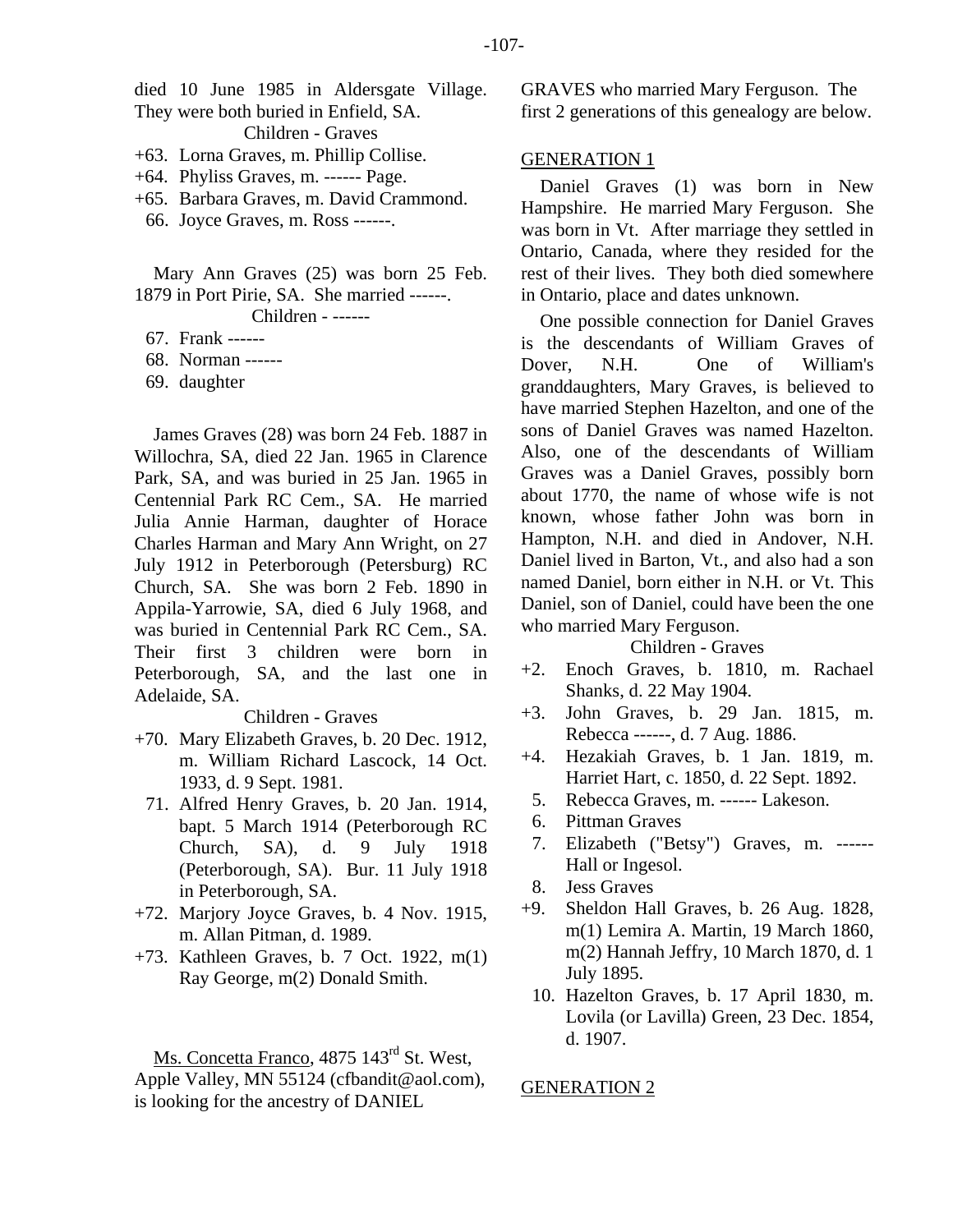Enoch Graves (2) was born in 1810 and died 22 May 1904. He married Rachael Shanks.

# Children - Graves

- +11. Daniel James Graves, b. 8 Sept. 1858, m. Euphemia Ann DeForest, d. 9 June 1916.
	- 12. Hazelton Graves
	- 13. Charles Henry Graves
	- 14. Heisikiah Graves
	- 15. Douglas Graves
	- 16. Sheldon Graves
	- 17. Marshall Graves
	- 18. Pierce Graves
	- 19. Rebecca Graves
	- 20. Susan Graves

John Graves (3) was born 29 Jan. 1815 and died 7 Aug. 1886. He married Rebecca ------. She was born in 1838 and died in 1889.

Children - Graves

21. Levi Graves

Hezakiah Graves (4) was born 1 Jan. 1819 and died 22 Sept. 1892. He married Harriet Hart, probably about 1850. She was born 1 June 1832 and died 4 May 1920. Her father was Jobe Hart, possibly living in Canada, originally from Wales, U.K.

Hezakiah migrated to Canada in 1850, to Lapeer, Mich. in 1865, and then to Bridgehampton Twp., Sanilac Co., Mich.

Children - Graves

- 22. George Edwin Graves, b. 1852, d. 3 May 1876 (of pneumonia, possibly as a result of getting wet during bear hunting).
- +23. James Emery Graves, b. 16 March 1856, m. Lavinia Nichol, 22 Jan. 1876, d. 1936.
	- 24. Annie Graves, b. 1864, m. Reuben Grant, d. 14 Jan. 1895. He was b. 1842, d. 1923.
- +25. Sarah Graves, m. Robert Tanton.
- +26. Mary Graves, m. ------ Townsend.

Sheldon Hall ("Hallie") Graves (9) was born 26 Aug. 1828 in Delaware, Middlesex Bay

Co., Ontario, Canada, and died 1 July 1895 (or 22 Feb. 1895) in Sanilac Co., Mich. He first married Lemira A. Martin on 19 March 1860. She was born in 1832 and died in 1868. He secondly married Hannah Jeffry (or Jeffery) on 10 March 1870. She was born 30 June 1835, probably in Delaware, Canada, and died in 1896 in Kingston, Mich.

Children - Graves, by Lemira A. Martin

- +27. Pitkin A. Graves, b. 1861, d. 1924.
	- 28. Charles Andrew Graves, b. 1862, d. 1916.
	- 29. William A. Graves, b. 1864.
	- 30. infant
		- Children Graves, by Hannah Jeffry
	- 31. Bertha Graves, b. 1872, d. 1946.
	- 32. Leslie H. Graves, b. 1877, m. Audrey ------, d. 1933. No children.
	- 33. Bertel Floyd Graves, b. 27 Aug. 1883, m(1) Emma Lorene Druck, 4 Sept. 1909, m(2) Beulah Chapman Locke, 16 Oct. 1939, d. 22 May 1954.

### *MISCELLANEOUS GRAVES FAMILIES*

Mrs. Rose Ann Lockhart Maul, 5709 Piedra Rd. NW, Albuquerque, NM 87114 (rosea@spinnone.spinn.net), is looking for the ancestry of her EMMA or AMY GRAVES. Emma Graves married Dennis Maul or Maule on 24 Dec. 1885 in Tuscola, Michigan. She was born about 1864 in Canada. Later on a birth certificate she listed herself as Amy Graves. Dennis died 28 June 1930, and is buried in Kingston Township, Cato, Michigan. Emma or Amy remarried and moved to the Seattle, WA area, and died in 1954 or 1955. The child of Emma and Dennis was Donald G. Maul. Donald had 2 sons and 2 daughters.

Mr. Michael Sandridge, 527 Aberdeen Ave., Apt. D, Kettering, OH 45419 (Pooky4830 @aol.com), is looking for the ancestry of his gg-grandfather GEORGE WASHINGTON GRAVES and he has sent the information below.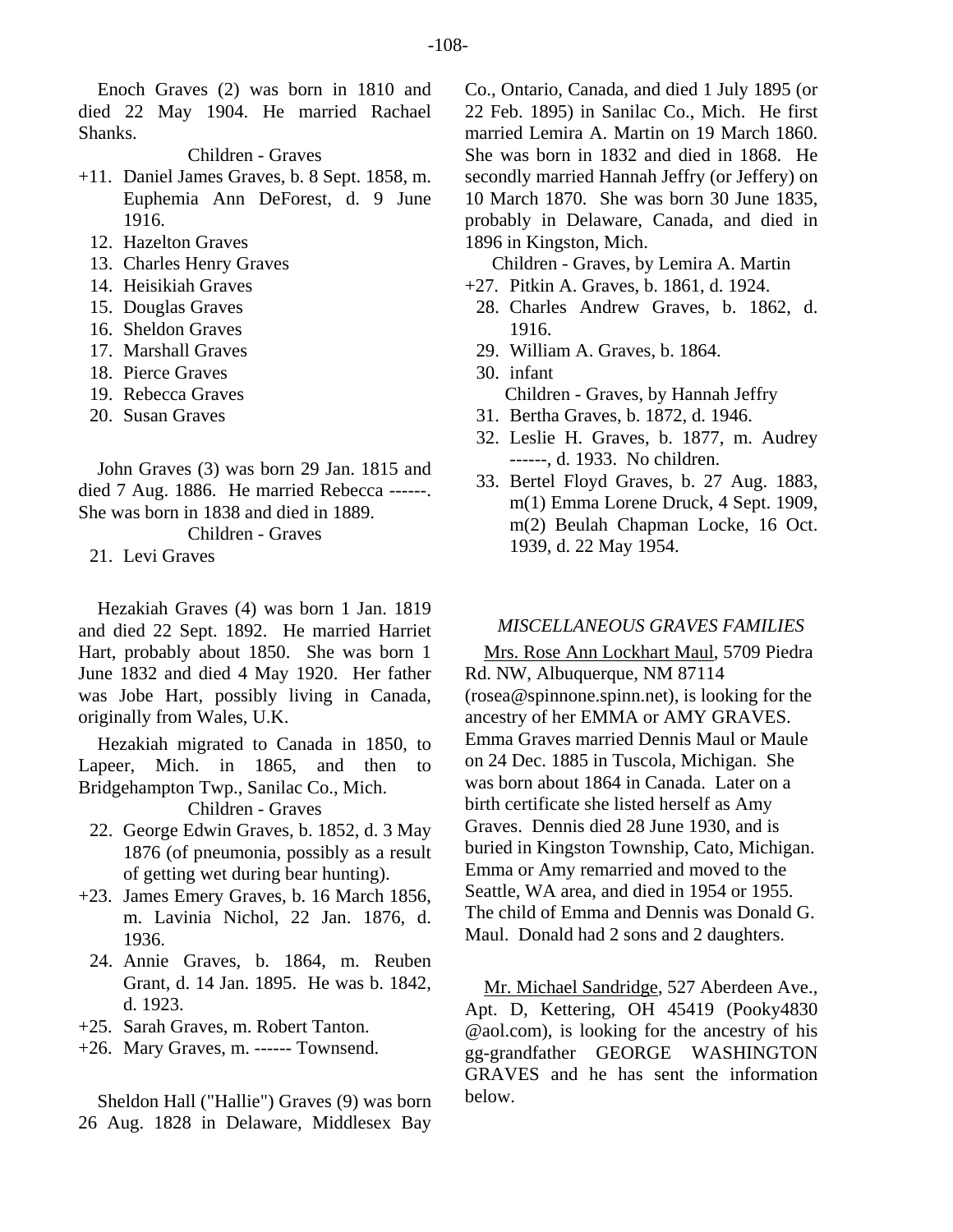(ED. NOTE: It should be fairly easy to get back at least one more generation by checking the 1860 and 1870 census records for Indiana to find George as a child in the household of his parents.)

# DESCENDANTS OF GEORGE WASHINGTON GRAVES AND ELIZA A. ------ OF IN & OH

# GENERATION 1

George Washington Graves (1) was born July 1850 (or possibly 1849) in Indiana. According to the 1900 census for Napoleon, Harrison Twp., Henry Co., OH, he was 49 when the census was taken, his father was born in VA, possibly that part that is now WV. He married Eliza A. ------. She was born Sept. 1854, she was 45 when the 1900 census was taken, they had been married for 26 years, and her father was born in PA. Both children of George and Eliza were born in Indiana.

Children - Graves

- +2. Dallas Franklin Graves, b. 27 Aug. 1878, m(1) Etta F. Lindley, 30 Sept. 1900, m(2) Idella Eleanor Sasser, c. 1912, d. 1968-70.
	- 3. Laura Graves, b. Aug. 1876.

# GENERATION 2

Dallas Franklin Graves (2) was born 27 Aug. 1878 in Indiana, and died between 1968- 1970 in Ohio or Michigan. He first married Etta F. Lindley on 30 Sept. 1900 in Napoleon, Henry Co., OH. She was born 27 March 1878, died 1 Aug. 1910, and was buried in Glenwood Cem., Napoleon, OH. They had no known children. He married second Idella (or Adella) Eleanor Sasser 1911-1913. She was born 29 Sept. 18--, and died in 1928 in Ann Arbor, MI. They moved around some in OH and MI.

Children - Graves, by Idella E. Sasser

 4. Gertrude Graves, b. 28 Oct. 1914, m. Fred Foreman, (Red Key, IN). They lived in Red Key, IN.

- 5. Myrtle Graves, b. 6 Nov. 1916, m. Claude Young, (Swanton, OH). Living in Swanton, OH in 1999.
- +6. Mabel Leota Graves, b. 24 July 1918, m. Dewey Burdette Hoy, 16 Feb. 1936, d. 24 Feb. 1965.
- +7. Dorothy Graves, b. 16 Sept. 1925, m(1) Dale Moore, m(2) Art Vandenburg.
	- 8. Glendola Graves, b. 30 March 1928, m. Dan Vandencreek. Living in Kalamazoo, MI in 1999.

Mr. Sandridge did check the census records and believes that his George W. Graves was a son of Benjamin Graves and Emily J. Stretch, descended from JOHN GRAVES of Frederick Co., VA. However, it is of some concern that the children of George, son of Benjamin, in the preceding information don't match what is in the GFA genealogy in the next 2 paragraphs. Also, the name of the wife is different, the date of birth of George is different, and there is the question of why George would have been born in IN, lived in Henry Co., OH, and then died in Tippecanoe Co., IN. Can anyone help?

Benjamin ("Dick") Graves (67) was born about 1822 in Ohio. He married Emily J. Stretch, daughter of Thomas Stretch and Antha Munger, on 27 March 1845 in Tippecanoe Co., Ind. She was born about 1829 in Ohio. All their children were born in Indiana.

Children - Graves

- +239. George W. Graves, b. 13 Sept. 1846, m. Mary Moorehouse, 3 Feb. 1876, d. 15 Oct. 1934.
	- 240. Edgar W. Graves, b. 7 Aug. 1848, m. Alice M. Sanders, 13 Nov. 1883 (Tippecanoe Co., Ind.), d. 8 Oct. 1873 (Tippecanoe Co., Ind.).
	- 241. Edith Jane Graves, b.c. 1852.
	- 242. Margaret Graves, b.c. 1857.
	- 243. Roy Graves; might be the Willie Graves listed in 1880 census for Tippecanoe Co., Ind.

George W. Graves (239) was born 13 Sept. 1846 in Indiana, and died 15 Oct. 1934 in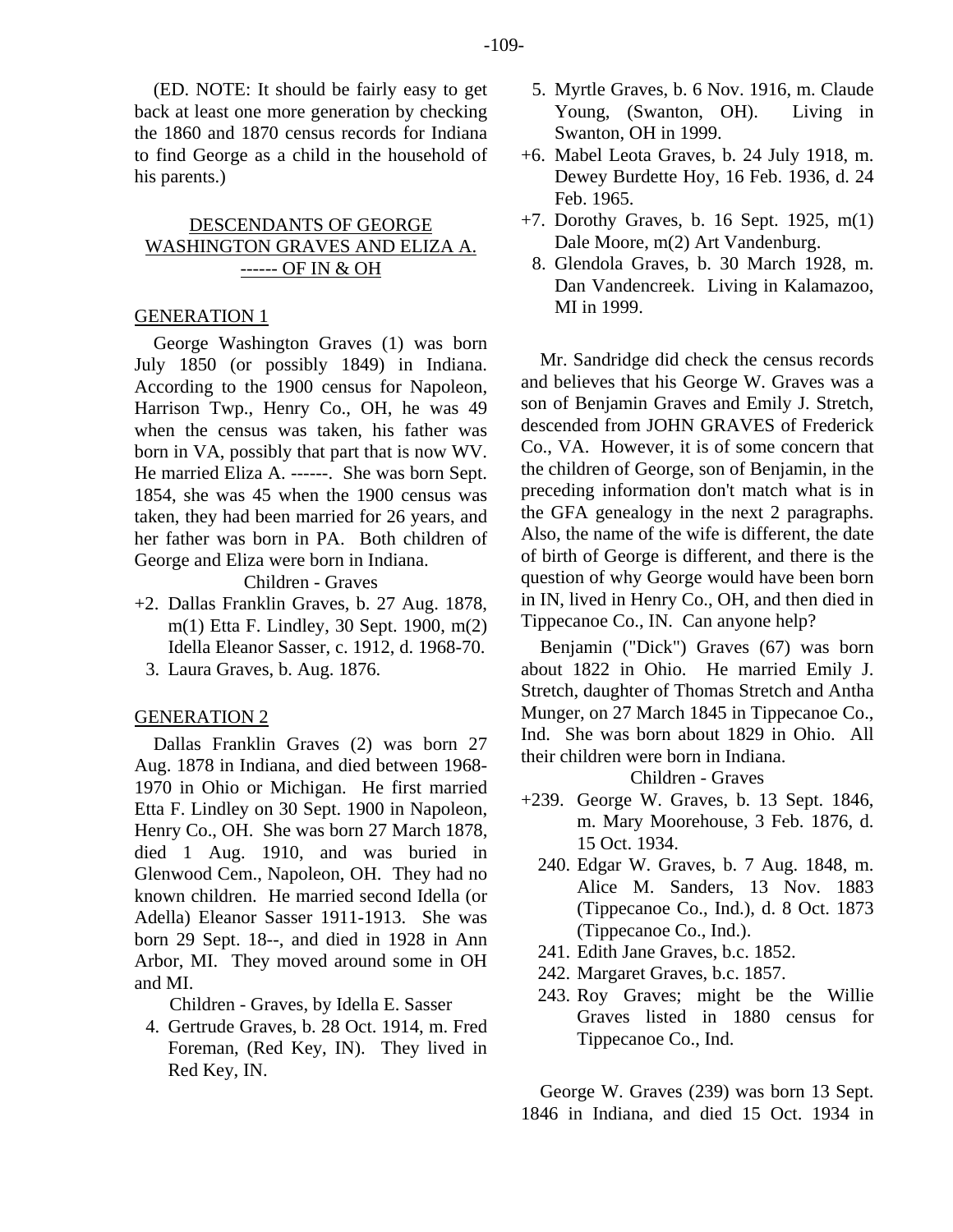Tippecanoe Co., Ind. He married Mary Moorehouse on 3 Feb. 1876 in Tippecanoe Co. She was born 14 May 1842, and died 26 Nov. 1905 in Tippecanoe. She may have been a daughter of Levi J. Moorehouse and Lucy Key. (The 1880 census showed that George's wife died before 1880. It appears that either her death date is wrong or George married twice.) Both the following children were born in Indiana.

Children - Graves 458. Dora Graves, b. 1877. 459. Everet Graves, b. 1879.

Mike also sent information that he found in the marriage records for Henry Co., OH. MARTIAL T. GRAVES married Emma Fenton on 16 Oct. 1900 in Henry Co., OH. Martial was born 17 July 1858 in Stathborn, Ontario, Canada. His father was Peter W. Graves and mother Hannah Warner (probably Warren). Emma was a widow when she married Martial, so Fenton was her married name. Her parents were Nathan Warden (probably Warren) and Eliza Cornell. Emma was born 20 Nov. 1853 in East Union, Coshocton Co., OH. Martial and Emma lived in Ridgeville, Henry Co., OH. He was a pension attorney. Since Emma was married before, maybe Martial was also.

ED. NOTE: Martial was descended from JOSIAH GRAVES of MA: Josiah<sup>1</sup>, Joseph<sup>2</sup> (or Josiah) m. Mary Beard, Peter<sup>3</sup>, Martial<sup>4</sup>. His family is in the next paragraph, where he is apparently listed as G. Martial Graves (#24). Could George W. Graves, brother of Martial, be Mike's ancestor?

Peter Graves (8) was born about 1799-1800 in the U.S. (according to the 1851-52 and the 1861 censuses for Elkfrid Twp., Middlesex Co., Ontario, Canada). He was naturalized as a Canadian citizen in 1841, therefore should have immigrated from the U.S. before 1834.

He married Hannah Warren. She was born about 1817-19 in Canada (according to the census records), although some family members say Pontiac, Mich. In the 1871 census for Elkfrid Twp., Middlesex Co., Hannah was listed with children Euphoma and George W., but Peter was not included and had apparently died by that time.

According to the census records, Peter was a shoemaker and a farmer, and they were Baptists.

There was a James Graves living about 5 miles from Peter Graves in the 1851 census whose age and background were similar. James's wife was Mary, born in the U.S. of German ancestry, age 48. Also living with them was a widow Mary Graves, age 84, born in the U.S. (probably his mother?). Both families were Baptist. There is no proof of relationship between James and Peter, but they may have been brothers.

# Children - Graves

- 18. Annas P. (possibly Phoebe) Graves, b.c. 1846.
- +19. Peter Warren Graves, b. 25 Dec. 1848, m. Lucinda Rae, 15 June 1874, d. 15 Jan. 1917.
	- 20. Eupherme (Euphoma) A. Graves, b.c. 1849.
	- 21. George W. Graves, b.c. 1850.
	- 22. Liddie B. Graves, b.c. 1855.
	- 23. A. A. (Hannah) Graves, b.c. 1857.
	- 24. G. Martial Graves, b.c. 1859.
	- 25. Ann B. Graves, b.c. 1861.

Ms. Joanne Clarida Shrout, 1908 North York St., Independence, MO 64058 (JoClarida @aol.com), wrote:

"My great-grandfather, Thomas Clarida, b. 1842 in Williamson Co., IL, d. 1922 in Bartlesville, OK, was married twice and I've been unable to find any records mentioning his first wife, with whom he had 3 children before she (probably) died around 1870-1874. Thomas Clarida married for the second time in Williamson Co., IL, 30 April 1874 to Mary Elizabeth Burnett. However, I've recently found a funeral home record for the oldest son of the first marriage, James Thomas Clarida, in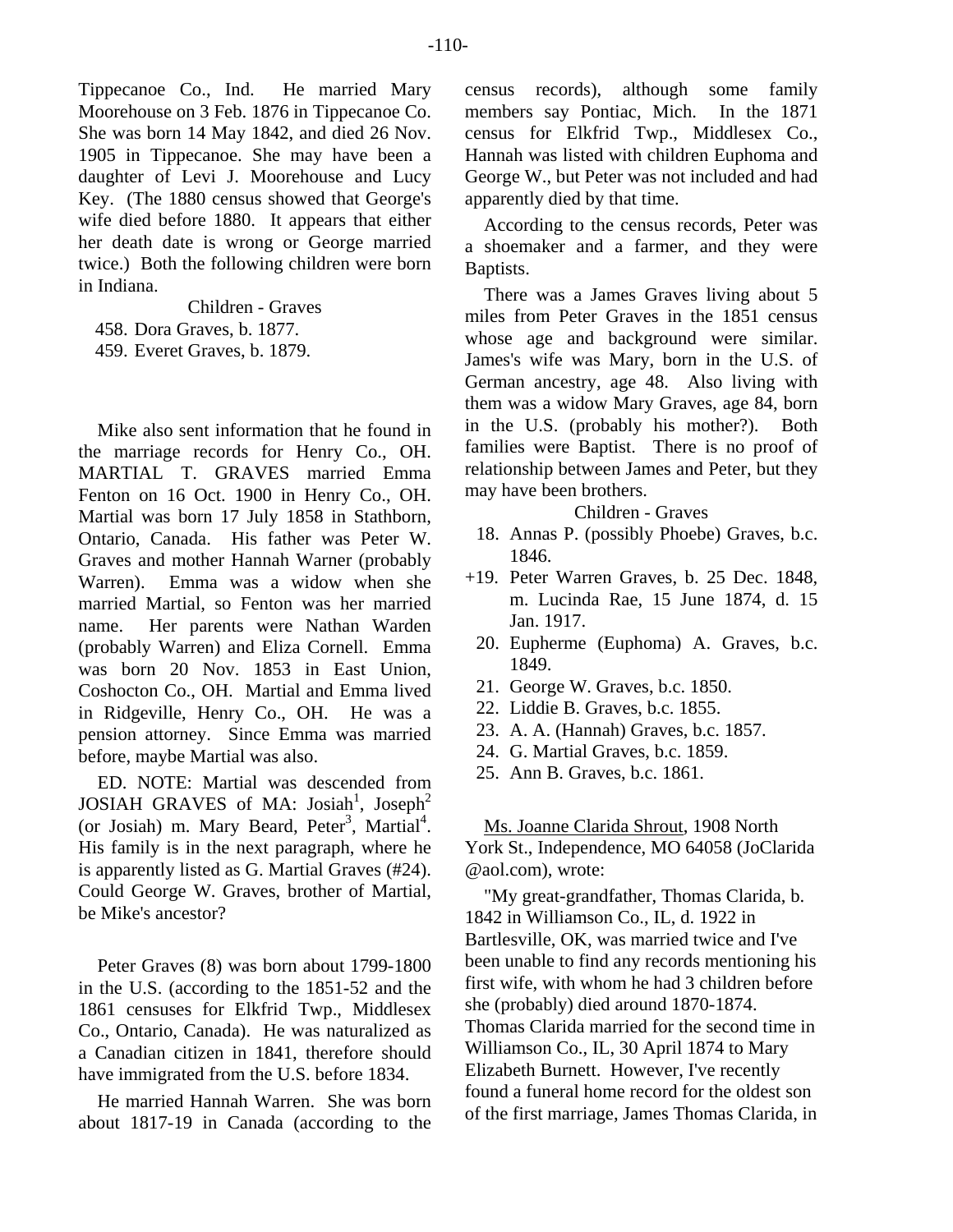which the name of James' mother is given as "LIZA GRAVES". Since Thomas Clarida's older brother, William Henry Clarida, married Samantha Graves 10 Jan. 1870 in Union Co., KY, I thought to look at Samantha's sisters first. I wasn't surprised to find "LOUISA CATHERINE GRAVES, b. 1844, died young". Could she be Thomas Clarida's first wife? What is definitely known about her? I found this Graves family on the 1860 Federal census for Sumner Co., TN, and Catherine was listed as age 14, so she didn't die as a child. When did the Graves family move to IL? Does anyone know why Henry Clarida married Samantha Graves in KY? Does anyone have ideas on the identity of "Liza Graves"."

The 1860 Sumner Co., TN census referred to above had the head of household with another surname and the following children: Graves, James, 17

> Catherine, 14 Samantha, 12 Edith M., 10 John, 6 Mahala, 5

ED. NOTE: This census record is for the family in genealogy 535, as shown below, submitted by Mrs. Edna Bost, 5604 Victory Dr., Marshall, TX 75672 (bostjtm @internetwork.net). What is the ancestry of James David Graves?

# GENERATION 1

James David Graves (1) was born in 1821 in NC, and died in 1857. He married Mary ("Polly") Ann Durham, daughter of James Durham and Lydia Gillespie, in 1838 in Sumner Co., TN. She was born in 1823 in Sumner Co., TN, and died 20 April 1907 in Texola, Beckham Co., OK.

# Children - Graves

- +2. James Carrol Graves, b. 22 Dec. 1839, m. Rebecca Elmina Travelstead, 13 Feb. 1866, d. 28 Dec. 1932.
- 3. Louisa Catherine Graves, b. 1844.
- 4. Samantha Graves, b. 4 Feb. 1846 (Sumner Co., TN), m. Henry Clarida or Clariday, d. 18 April 1923 (Texola, OK).
- 5. Evie (?) Graves, b. 1850, m. William Baxter, d. Harrisburg, IL.
- 6. John Graves, b. 1854 (Sumner Co., TN).
- 7. Mahala Graves, b. 1855 (Sumner Co., TN), m. James Henry Travelstead, 28 Dec. 1875.

Ms. Lynn ("Glitz") Davis, 304 West Ave. I, Midlothian, TX 76065 (davis5@flashnet), wants to learn more about the family and ancestry of JESSE COX GRAVES. All that is presently known is below.

Jesse Cox Graves (1) was born in Sept. 1837 in OH. According to the 1900 Bell Co., TX census, his father was born in NC and his mother in VA. He married Mandy (Amanda?) ------. She was listed with him in the 1880 Bell Co., TX census. She was born about 1848 in AL. Jesse was a farmer, and they were listed in the household of James and Mary C. Craghead in 1880.

Jesse apparently married second Josephine Coward, since she was listed with him in the 1900 census for Bell Co., TX. She was born in 1843.

Children - Graves, by Mandy ------

- 2. Melissa ("Malissie") Jane Graves, b.c. 1865 (Bell Co., TX), m. Benjamin F. Sims, 1884 (Bell Co., TX).
- 3. Alice A. Graves, b.c. 1866.
- 4. Ellen J. Graves, b.c. 1868.
- 5. Eliza A. Graves, b.c. 1870.
- 6. Sarah F. Graves, b.c. 1873.
- 7. Charley W. Graves, b.c. 1875.
- 8. Elizabeth Graves, b.c. 1877.
- 9. James Graves

# *JOHN GRAVES (JOHANN SEBASTIAN GRAFF)*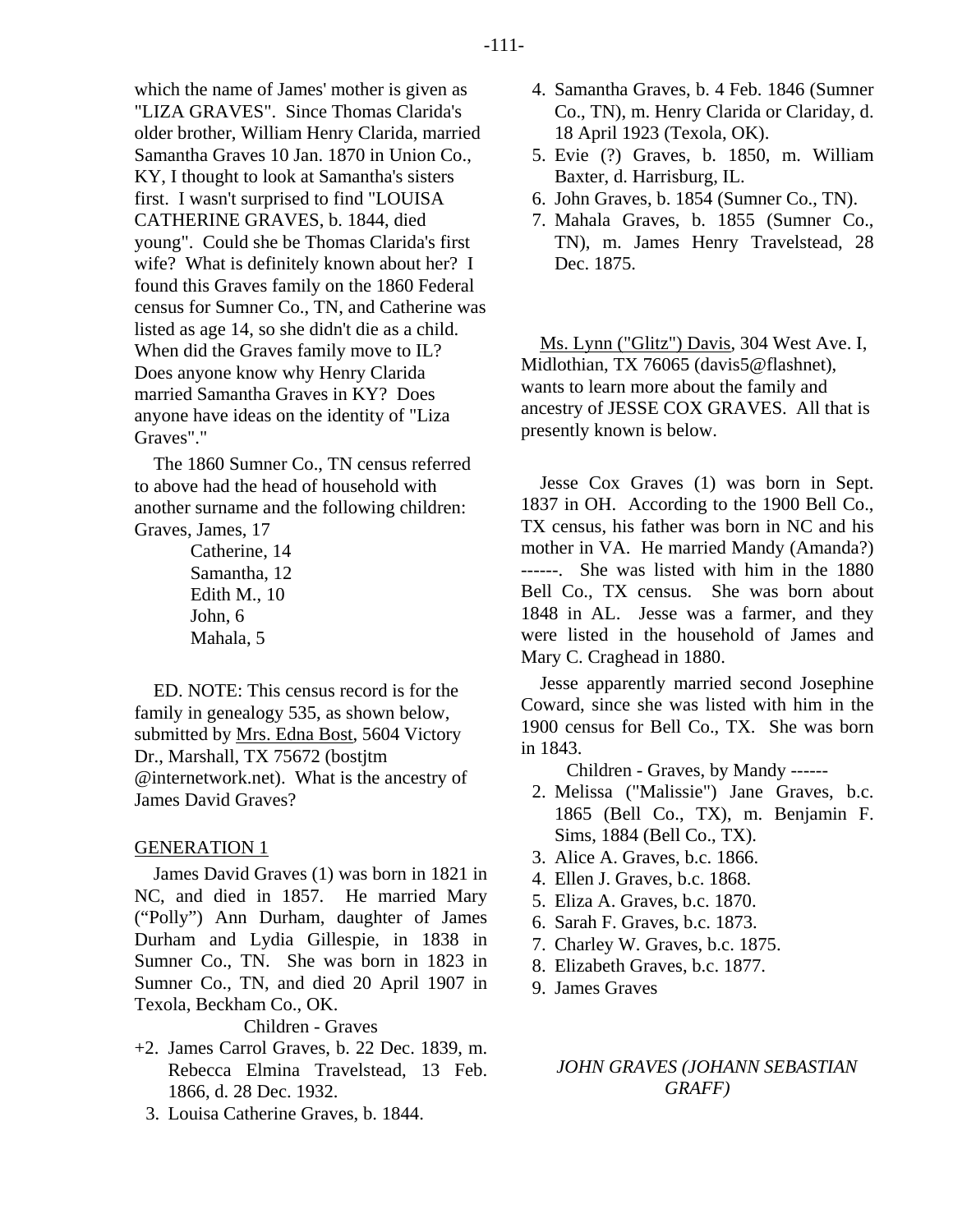Mrs. Donna Bawgus Williams, PO Box 618, Jonesborough, TN 37659 (donnalwms @aol.com), is descended from JOHN GRAVES (JOHANN SEBASTIAN GRAFF) as follows: (1) Johann, (2) John Sebastian (Boston), (3) David m. Mary Holloway, (4) Sarah Graves m. William Campbell, (5) Manuel Hickman Campbell m. Martha E. Thompson, (6) Alice Campbell m. Dock Fredrick Bawgus, (7) R. B. Bawgus m. Georgia Lee Howell, (8) Donna Bawgus m. Lynn D. Williams.

She would like to learn more about her ancestors.

Mr. Ellis Owens,  $9605$  South  $48<sup>th</sup>$  St. #1021, Phoenix, AZ 85044 (N51773 @aol.com), descended from JOHN GRAVES via: (2) Boston Graves m. Sarah Efland, (3) Catherine Graves m. William Sharp, (4) Mary Sharp m. Jacob Owens, (5) Christian Owens m. Cynthia Parker, (6) Jacob Owens m. Mary Ausmus, (7) Christian Marshall Owens m(1) Rachel Ausmus, (8) James Louis Owens, (9) Dewey Ellis Owens m. Hazel Leah McCulley, Dewey Ellis Owens, Jr. (called Ellis) m. Deborah Krause. He would like to learn more about the Jacob Owens who married Mary Sharp, his parents and siblings. Information for generations 3 and 4 is below.

Catherine Graves (19) was born about 1770 in Orange Co., N.C., and died in 1840 in Claiborne Co., Tenn. She married William Sharp, a nephew of Henry Sharp who married Barbara Graves (#4), in 1789 in Virginia. He was born about 1760 in Va., and died 11 March 1840 in Claiborne Co., Tenn.

Children - Sharp

- 80. Sarah ("Sallie") Sharp, b. 11 April 1790, m. Daniel Gibbs.
- 81. Christian Sharp, b. 1792, m(1) Delila (or Delia) Rutherford, m(2) Jane Owens, d. 1874.
- 82. Elizabeth Sharp, m. Boston Graves, d. 30 June 1879. For children, see Boston Graves (#41).
- 83. Daniel Sharp, b. 1797, m. Sallie (or Sally) Rogers.
- +84. Isaac Sharp, b. 8 Nov. 1799, m. Sarah A. Ferrell, 1818, d. 25 Jan. 1890.
- +85. Mary Sharp, m. Jacob Owens.
- 86. Henry Sharp, m. Selia (or Celia) Freeman. Lived in Pulaski Co., Ky.
- 87. William Sharp, b. 9 April 1805, m. Sarah ("Sallie") Parker.
- 88. Anna Sharp, m. John Freeman.
- 89. Jane Sharp, m. Elisha Davis. Lived in Illinois.
- 90. Catherine Sharp

Mary Sharp (85) married Jacob Owens. He was born in 1793.

Children - Owens

- 268a. Pleasant Owens, b. 1814, m. Betsey Parker.
- 268b. William Owens, b. 1815, m. Ruth Ferrel.
- +268c. Christian Owens, b. 1816, m. Cynthia Parker.
	- 268d. Daniel Owens, b. 1817, m. Betsey Woodsen.
	- 268e. John Owens, b. 1818, m. Sallie Redman.
	- 268f. Mary Owens, b. 1819, m. George Powell.
	- 268g. Isaac Owens, b. 1820.

# *NORTHERN GRAVES FAMILIES*

Mrs. Judith Kelley, 8 Ashbourne Ct., South Portland, ME 04106 (JHKell@gte.net), is looking for the ancestry of her husband's line descended from WILLIAM GRAVES of Skowhegan, Maine, as summarized below. He is descended through Henry Marcene Graves, #18. It is possible this family is descended from Samuel Graves of Lynn, MA, based mostly on places lived.

# DESCENDANTS OF WILLIAM GRAVES AND BETSEY HOLT OF SKOWHEGAN, SOMERSET CO., ME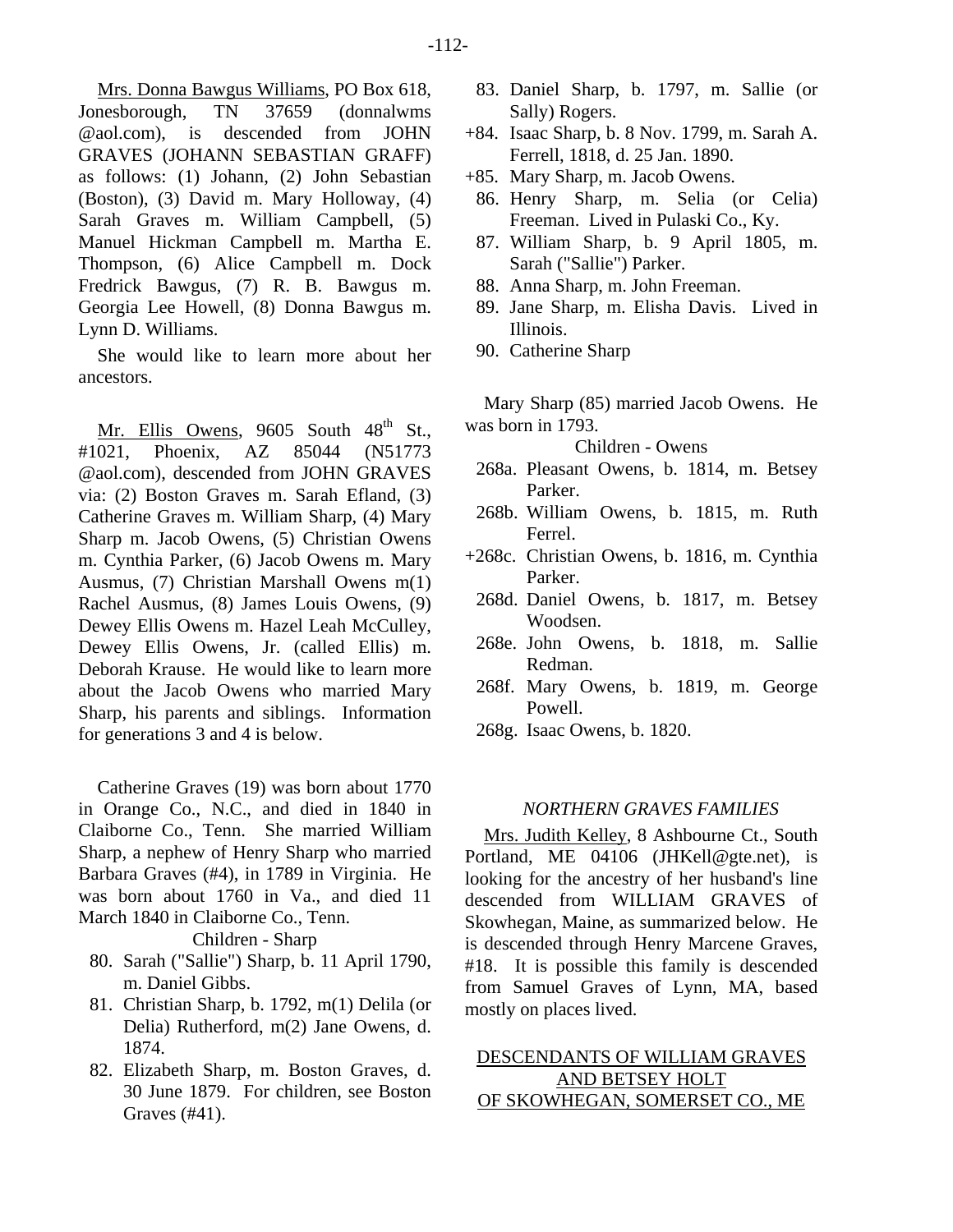# GENERATION 1

William Graves (1) was born about 1780 (calculated from his age at death), died 1 Sept. 1843 at age 63, and was buried in Pooler Cem., East Skowhegan, ME. He married Betsey (possibly Holt). She was born about 1783 (calculated from agfe at death), died 11 Sept. 1850 at age 67, and was also buried in Pooler Cem., East Skowhegan, ME.

It is possible that William Graves is descended from immigrant Samuel Graves of Lynn, MA (gen. 83), mainly based on places where they lived. There is also probably a connection with Betsey E. Graves and Joseph S. Pooler (gen. 409).

Children - Graves

- 2. Sarah Graves, b.c. 1802, m. (Col.) John Pooler, d. 5 May 1849.
- 3. Eliza A. Graves, b. 30 June 1809, m. Joseph Patten, Jr., 30 Dec. 1832 (Skowhegan, Somerset Co., ME), d. 23 May 1847 (at age 37 y 10m 23d).
- +4. John D. Graves, b. 5 April 1811, m. Luana Holt, 20 Oct. 1831, d. 4 June 1872.
	- 5. Pamela A. Graves, b.c. 1818, m. William Pooler, d. 15 March 1849.
	- 6. William Merrill Graves, b. 1821, m. Harriett F. White, 1840, d. 1862.

# GENERATION 2

John D. Graves (4) was born 5 April 1811 (from age at death of 61y 1m 29d) in Maine, died 4 June 1872, and was buried in Sawyer Cem., Plymouth, Penobscot Co., ME. He married Luana (or Lucinda) Holt, daughter of Asa Holt and Peggy Nelson, on 20 Oct. 1831 in Canaan, Somerset Co., ME. Luana was born 28 Sept. 1815 in Maine, died 16 Sept. 1865, and was also buried in Sawyer Cem., Plymouth. Their first child was born in Milburn, Somerset Co., ME, and the next 4 in Canaan, Somerset Co., ME.

Children - Graves

 7. John D. Graves, b. 20 Feb. 1832, m(1) Susan Clark, c. 1853, m(2) Hannah Franklin, 23 Feb. 1913 (Brewer,

Penobscot Co., ME). Susan was b.c. 1836 and d. 3 April 1909. Hannah was b. 10 July 1840 in Ellsworth, Hancock Co., ME, d. 22 Feb. 1924 in Brewer, Penobscot Co., ME, and was bur. 24 Feb. 1924 in Oak Hill Cem., Brewer, dau. of Benjamin Franklin Garland and Miriam Townsend.

- 8. Sarah Graves, b. 8 Nov. 1833.
- 9. Reuel Graves, b. 13 Dec. 1835.
- +10. Henry Franklin Graves, b. 24 March 1837, m. Hannah Franklin, c. 1858, d. 15 June 1860.
- 11. William Wallace Graves, b. 24 March 1837.
- 12. Joseph P. Graves, b. 23 Jan. 1839 (Clinton, Somerset Co., ME).
- 13. Betsey Graves, b. 9 July 1841 (Madison, Somerset Co., ME).
- 14. Lucretia M. Graves, b. 13 April 1843 (Skowhegan, Somerset Co., ME), d. 12 March 1920 (Brooklin, ME).
- 15. Sumner Graves, b. 31 March 1847.
- 16. Clara Ella Graves, b. 19 Jan. 1849.
- 17. George P. Graves, b. 16 Dec. 1850 (Plymouth, Penobscot Co., ME), d. 8 June 1925 (Livermore Falls, ME. Bur. 10 June 1925 in Pleasant View Cem., Livermore Falls, ME.

# GENERATION 3

Henry Franklin Graves (10) was born 24 March 1837 in Canaan, Somerset Co., ME, and died 15 June 1860 in Ellsworth, Hancock Co., ME. He married Hannah Franklin, daughter of Benjamin Franklin Garland and Miriam Townsend, about 1858. She was born 10 July 1840 in Ellsworth, Hancock Co., ME, died 22 Feb. 1924 in Brewer, Penobscot Co., ME, and was buried 24 Feb. 1924 in Oak Hill Cem., Brewer.

Children - Graves

- 18. Henry Marcine (or Marcene) Graves
- 19. Frank J. Graves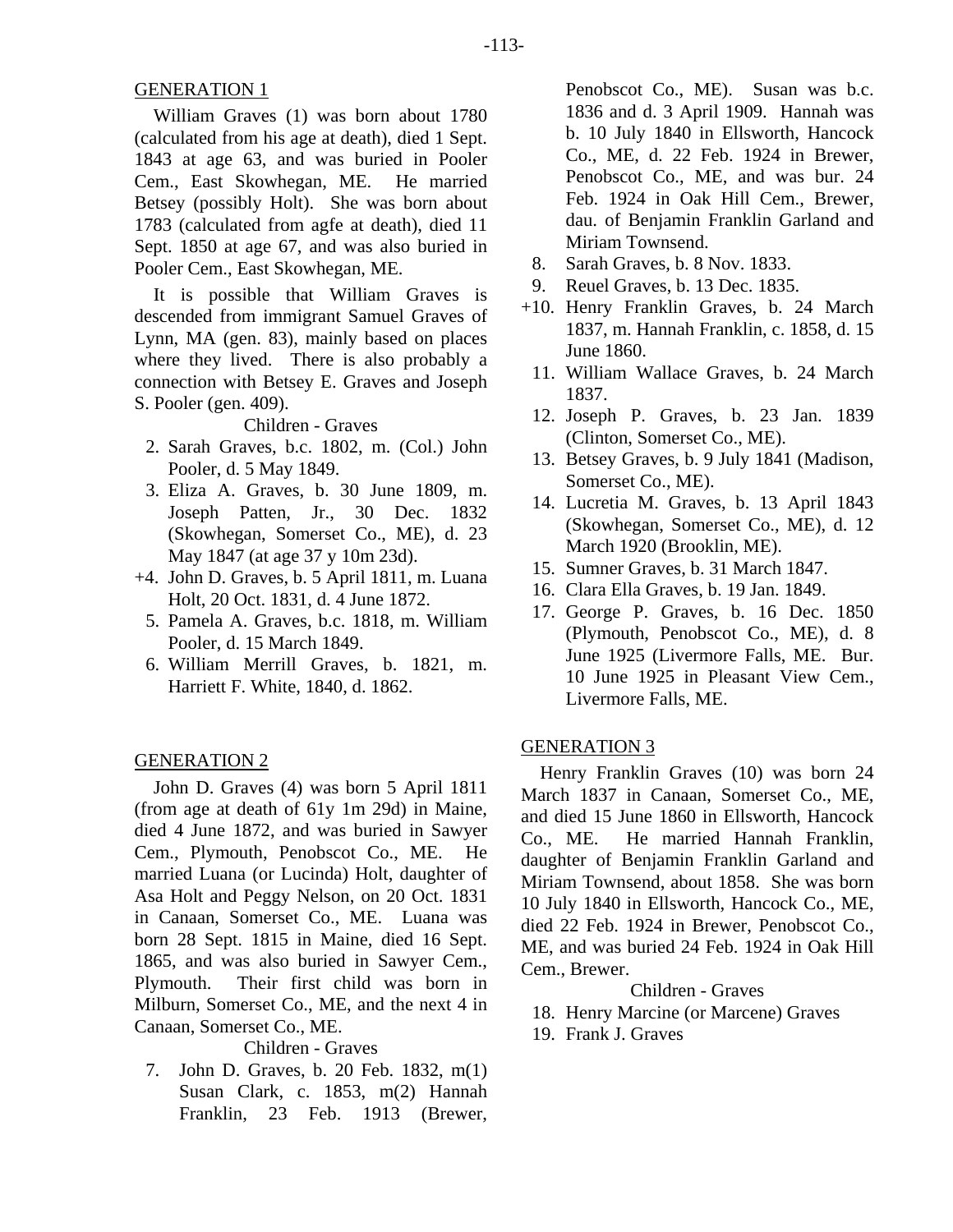There may be a connection with the following family, submitted by Mrs. Bonnie Pooler Elsten, 6272 Vista St., Long Beach, CA 90803 (belsten@earthlink.net). Help would be appreciated.

# DESCENDANTS OF BETSEY E. GRAVES AND JOSEPH S. POOLER OF MAINE

### GENERATION 1

Betsey E. Graves (1) was born in 1830 in Maine, and died 12 May 1892 in Skowhegan, Somerset Co., ME. She married Joseph S. Pooler, son of Joseph Pooler and Betsy Heald, on 15 Sept. 1849 in Skowhegan, ME. He was born in 1825 in ME, and died 4 Oct. 1908 in Skowhegan. They were both buried in Pooler Cem., Skowhegan.

Children - Pooler

- +2. Charles Ross Pooler, b. 1858, m. Mary Hannah Baker, 12 Dec. 1878.
	- 3. Chester L. Pooler, b. 1851.
	- 4. Effie A. Pooler, b. 1855.
	- 5. Freddie L. Pooler, b. 1861.
	- 6. Willie C. Pooler, b. 1865.

#### GENERATION 2

Charles Ross Pooler (2) was born in 1858 in Skowhegan, Somerset Co., ME. He married Mary Hannah Baker, daughter of Andrew J. Baker and Frances M. Pray, on 12 Dec. 1878 in Weymouth, Norfolk Co., MA. She was born 8 Aug. 1857, died in 1931, and was buried in Village Cem., all in Weymouth, MA. Mary apparently secondly married Reuben Burrell.

Children - Pooler

+7. Winfred Jackson Pooler, b. 8 March 1879, m(1) Georgie Isabel Howard, m(2) Gertrude Elizabeth Patterson, d. 5 Dec. 1942.

#### GENERATION 3

Winfred Jackson Pooler (7) was born 8 March 1879 in Weymouth, Norfolk Co., MA, died 5 Dec. 1942, and was buried in North Weymouth Cem., Weymouth. He first married Georgie Isabel Howard, daughter of Bradford T. Howard and Annie Maria Lowell. She was born 14 April 1884, died in 1907, and was buried in Village Cem., all in Weymouth. After she died, he married Gertrude Elizabeth Patterson. She was born in 1888. All his children were born in Weymouth.

Children - Pooler, by Georgie I. Howard

- +8. Merton Bradford Pooler, b. 16 March 1904, m(1) Alice Janetta Stockley, 26 Aug. 1938, m(2) Alice May Cobb, d. 16 March 1978.
	- 9. Irving Winfred Pooler, b. 31 Oct. 1905, d. 25 Jan. 1983 (Bangor, Penobscot Co., ME).
	- 10. Howard F. Pooler, b. 1907, d. 1911 (Weymouth, MA).
	- Children Pooler, by Gertrude E. Patterson
	- 11. Mary Ellen Pooler, b. 1925, m. Evard Lilley. He was b. 1920.

Mrs. Jacqueline Larsen, PO Box 82, Eden, VT 05652 (backbay@pshift.com), wrote: "My gg-grandmother's name was LUCY W. GRAVES, born in Duxbury, VT about 1815. I have no information on her parents, her birth, her death, or any siblings. She married Gabriel Patterson, Jr., who was born in Scotland in 1815. They had 11 children, all born in Glover, VT. Her name was on the vital marriage record for her daughter, Lucinda Margaret Patterson to Edson Kinney."

(ED. NOTE: There was a family of Luther Graves and his children that lived in Duxbury, VT. He was descended from Thomas Graves of Hartford, CT. Perhaps Lucy was related to him.)

Mrs. Janice Gould Johnson, 239 Cherokee Rd., #10, Beaver Dam, WI 53916 (jgould@powerweb.net), is looking for the parents of ASA W. GRAVES, discussed below. Was Asa a descendant of Rear Admiral Thomas Graves of Charlestown, MA and, if so, how? Mrs. Johnson is also interested in the descendants of the children of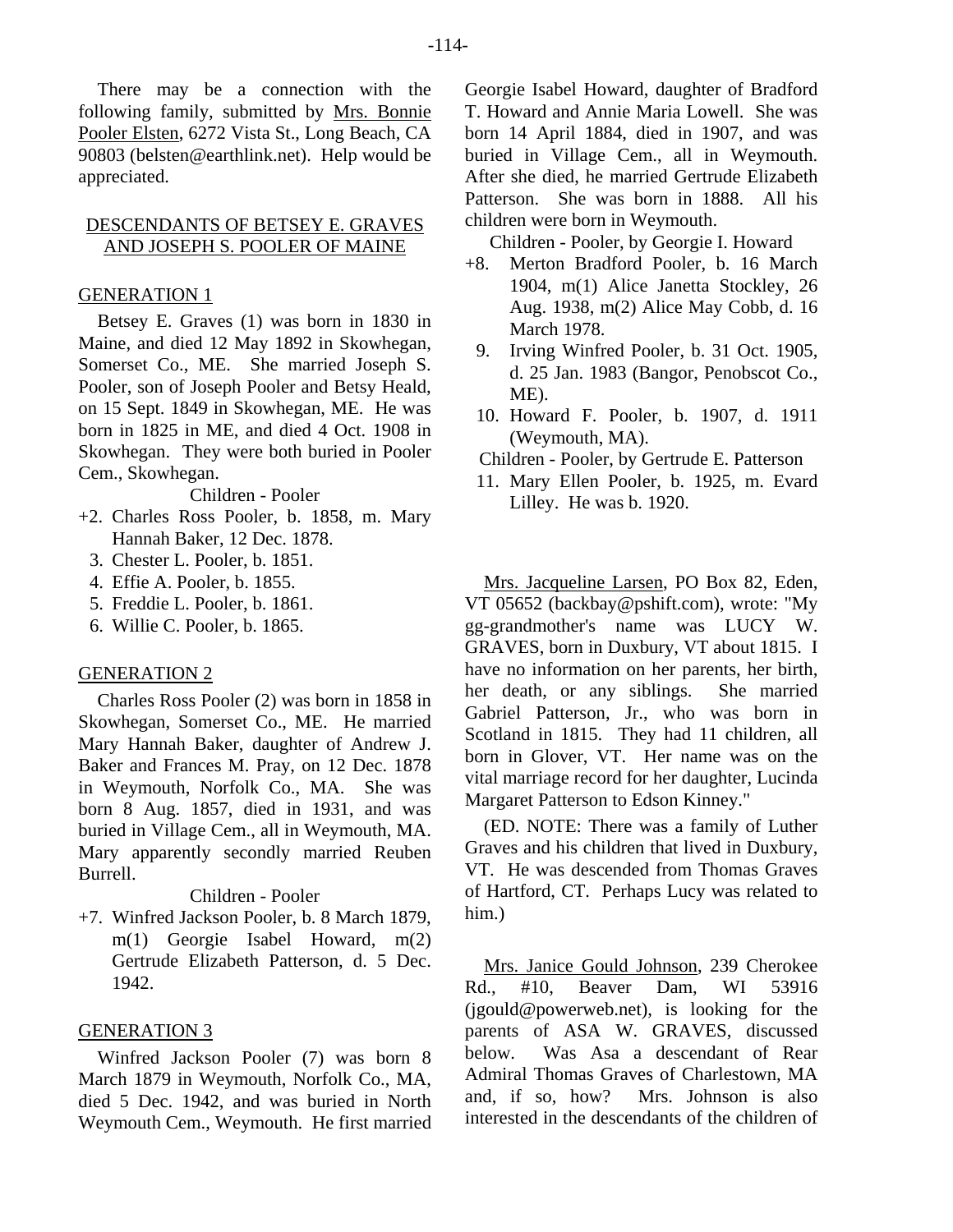Asa, especially those of daughter Abby Jane Graves.

She is not a descendant of Asa W. Graves, but is a descendant of George William Gould, 1798-1865, and his wife Hannah Tufts, parents of Lucy T. Gould who married Asa.

#### GENERATION 1

Asa W. Graves (1) was born in 1820 in Killingly, CT, died 31 March 1904 in Danielson Borough, Killingly, CT, at the age of 84, and was buried in New Westfield Cem., Killingly. He was a gunsmith. He first married Lucy T. Gould, daughter of George William Gould and Hannah Tufts. She was born 16 Nov. 1822 in Pomfret, CT, and died 2 Jan. 1853 in Danielson Borough, Killingly, CT. Her father George was born 1798, died 1865, and was buried in Old Westfield Cem., all in Killingly, CT.

Asa married second Caroline ------ by 1856. They probably had more than the one child listed below.

The 1790 census of Killingly shows a John Graves and an Isachar Graves. It is thought that Asa might have been a son or grandson of one of these. One of the sons of Isachar was Artemus or Artemas Graves, born 20 July 1789, married Betsey ------, but no information on children. Artemas was no. 329 in the Rear Admiral Thomas Graves book, and it appears likely that Asa was descended from Rear Adm. Thomas Graves also.

Children - Graves, by Lucy T. Gould

- 2. James M. Graves, b. 1843 (Sterling, CT), d. before 1904.
- 3. George W. Graves, b. 1846, d. 1847.
- 4. Abby Jane Graves, b. 1850 (Killingly, CT), m. Lafayette Hoyle. Children - Graves
- 5. Louella Graves, b. 2 Aug. 1856 (Killingly, CT), d. 7 Oct. 1859 (Killingly, CT).

Mr. Tom Wright, 16 Dogwood Lane, North Attleboro, MA 02760 (tom.wright @themedco.com), is not a Graves descendant

but a cousin of the family of JACOB GRAVES discussed below. Can anyone provide information about descendants and ancestors?

#### GENERATION 1

Jacob Graves (1) married Betsal Dean 3 Nov. 1800 in Norton, Bristol Co., MA. She was born 18 Oct. 1782 in Norton, daughter of Nathan Dean and Ziporah ------.

In trying to find the ancestry of Jacob Graves, no other Graves marriages were found in Wrentham or Norton, and the only ones in Attleboro were Joseph Graves and Cynthia Fuller, both of Attleboro, 12 June 1803, and Lucy Graves (or Grover?) and Daniel Gwello, both of Norton, 28 Oct. 1810.

#### Children - Graves

- +2. Betsy Dean Graves, b. 19 Nov. 1806, m. Dennis Munroe, 1833.
	- 3. Eliza Bowen Graves, b. 29 Jan. 1815 (Attleboro, MA), m. Williard H. White, 18 June 1834 (Attleboro, MA). He was "of Wrentham, MA". Marriage intentions published 29 March 1834 in Wrentham (Wrentham v.r.).

# GENERATION 2

Betsy Dean Graves (2) was born 19 Nov. 1806 in Norton, MA. She married Dennis Munroe "of Wrentham, MA" 28 May 1833 in Attleboro, Bristol Co., MA. Their intentions were published 4 May 1833 in Wrentham (Wrentham v.r.). The 1840 census showed him living in Wrentham, MA.

# Children - Munroe

- 4. Dennis Munroe, b. 1833 (Wrentham, MA).
- 5. son, b. 21 Dec. 1849 (Attleboro, MA).

#### *SOUTHERN GRAVES FAMILIES*

Mrs. Connie Butterfield, 5602 Kingsway West, Cincinnati, OH 45215, is still looking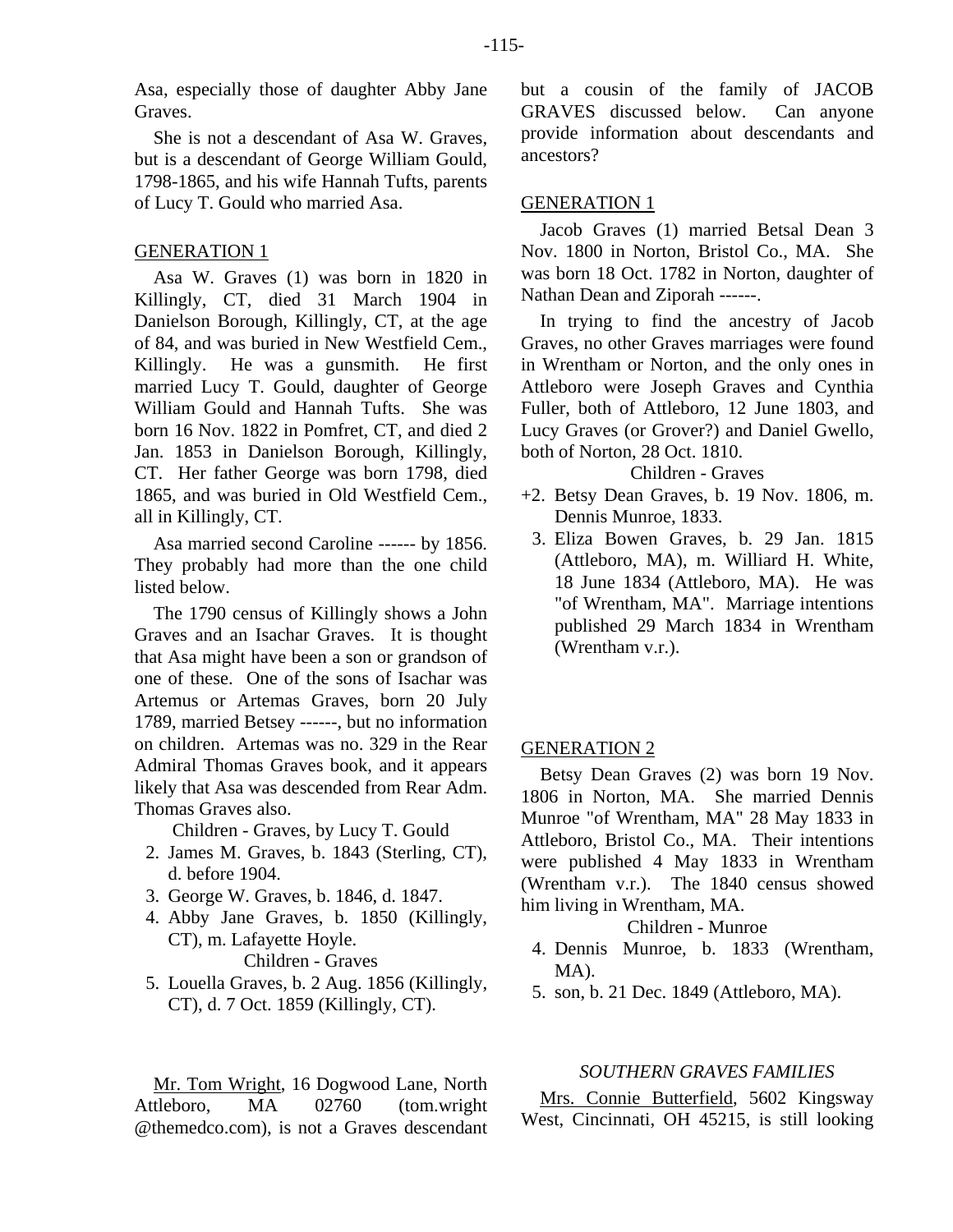for proof of the ancestry of her NANCY JANE GRAVES. She believes Nancy is probably a daughter of JAMES DUDLEY GRAVES (as shown below) partly because of name, place and date similarities. In 1860 there were no Graves families in Saline Co., IL except James D. C. Graves and Nancy and her husband James Johnson. The 1850 TN census discussed later is further evidence.

Another descendant of Nancy Jane Graves is Ms. Cathy Palm, 106 East Park Ave., Oscoda, MI 48750 (jpalm@I-star.com).

James Dudley Graves (1) is believed to have been the father of the children listed below. He married Mary Elizabeth Chandler. They lived in Caswell Co., NC, and apparently moved to TN, perhaps in the early 1830's.

He is believed to be a son of Benjamin Franklin Graves and Polly Dudley, descended from Capt. Thomas Graves of VA, but more proof is needed. Reasons for believing that Benjamin Franklin Graves was father of James include his marriage to Polly Dudley, and the fact that her brother, James, was the executor of Benjamin's will. Although James Dudley Graves was not mentioned in Benjamin's will, it was not uncommon for the elder son not to be in the will, since they sometimes received their portion when they married (although the age of James Dudley Graves is not known relative to the children mentioned in the will).

If the preceding speculation is correct, then the descent from immigrant Capt. Thomas Graves of VA is:  $(1)$  Thomas,  $(2)$  John,  $(3)$ Thomas, (4) John, (5) John, b.c. 1685, m. Frances ------, (6) Joseph, b. by 1725, m(2) Frances Coleman, (7) Benjamin Franklin, b. 1773, m(2) Polly Dudley, (8) James Dudley Graves, m. Mary Elizabeth Chandler, (9) James Dudley Chandler Graves.

In addition to the will of Benjamin Franklin Graves not listing the name of Benjamin Dudley Graves, the Bible record of B. F. Graves also supposedly listed six children, but not Benjamin Dudley Graves. There are several possibilities: (1) Benjamin Dudley

Graves was not a son of B. F. Graves, (2) Benjamin Dudley Graves was the same as one of the other children who was named, perhaps Ambrose Dudley Graves, or (3) Benjamin Dudley Graves was cut out of the will and estranged from his family. This last possibility is supported by a story from Celeste Graves who wrote that her father-in-law, James W. Graves, remembered his grandfather, James D. C. Graves, but was surprised that he was divorced. He said "he had asked his grandfather several times about his ancestors and he always said he wasn't interested in talking about them." It sounds as if there was some controversy in the family's past.

# Children - Graves

- +2. James Dudley Chandler Graves, b. 4 Dec. 1828, m(1) ------ Fox, m(2) Winnie Mariah Kinsolving, 1 Nov. 1869.
	- 3. Josephine ("Josie") Graves, m. ------ Weaver.
	- 4. Nancy Jane Graves, b. 27 March 1838 (TN), m. James Johnson, 1857 (Saline Co., IL). Their daughter, Josephine Johnson, b. 1866 (IL), m. Charles Rice, (Saline Co., IL).

Although James Dudley Graves is believed to probably be a son of Benjamin Franklin Graves, Mrs. Butterfield found one family in the 1850 Tennessee census that could be this family (see next paragraph). Can anyone place this JACOB GRAVES and his family? Could it be that James Dudley Graves had died and his children were living with Jacob Graves (a cousin or uncle?)?

Jacob Graves, 45, b. NC; Nancy, 27, b. TN; James, 22 (J.D.C. would have been 22); Nancy, 16 (Nancy should have been only 12); Thomas, 14; David, 11; Josephine, 10; Andrew, 4; Jenkins Diviney, 22; James, 19; John, 14; Charlotte, 12; Rachael, 9.

The children of Benjamin Franklin Graves and Polly Dudley are given in the Capt. Thomas Graves genealogy as: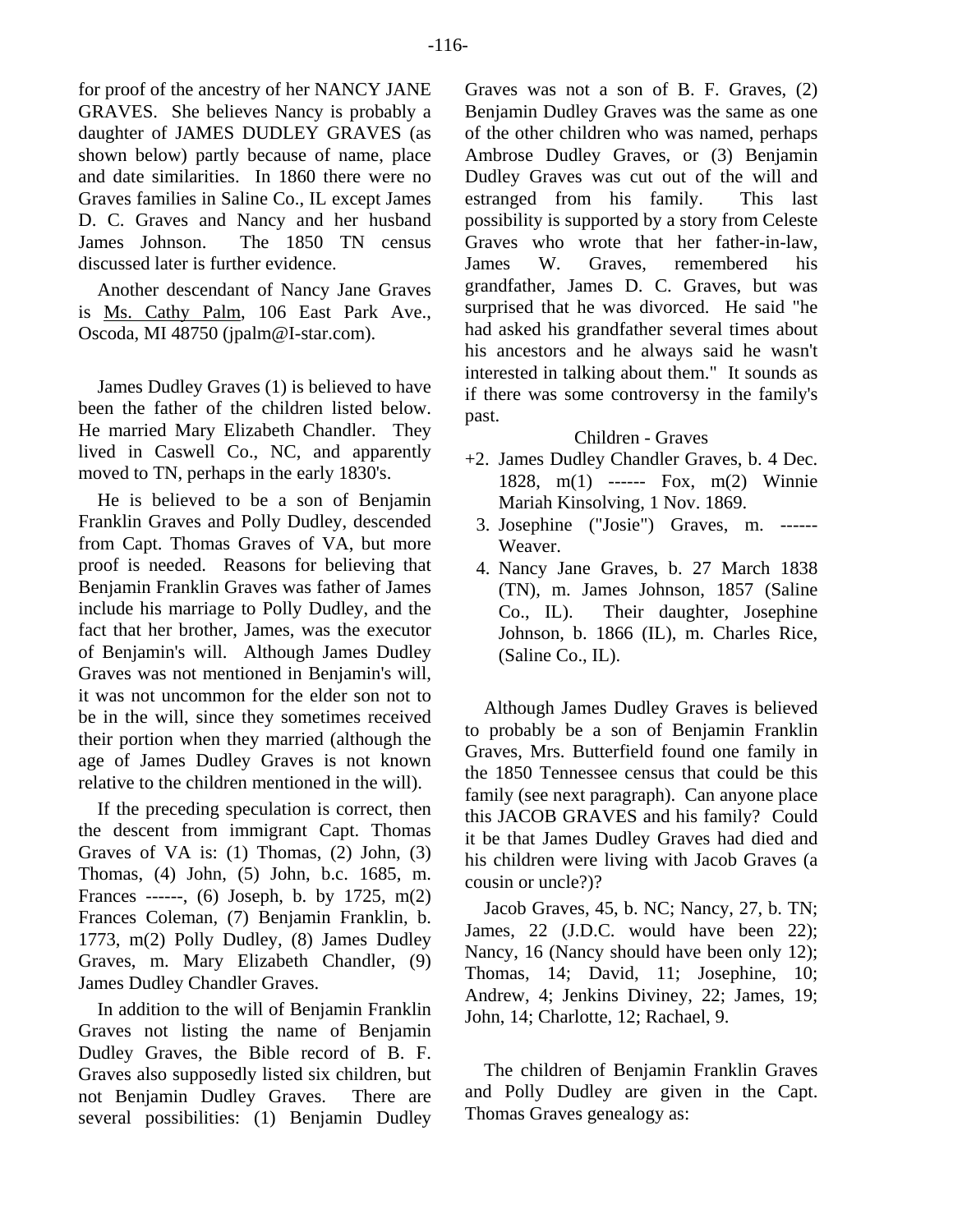- 1804. Ambrose Dudley Graves, b. 1802.
- 1805. Nancy C. Graves, b. 1804.
- 1806. Francis H. Graves, b. 1806.
- 1807. Lucien W. (or Lucian B.) Graves, b. 1808.
- +1808. Elizabeth Mary Graves, b. 16 Sept. 1810, m(1) Alfred William Carr, 1828, m(2) Adam Black Chambers, 28 Oct. 1833, d. 2 Jan. 1886.
	- 1809. Marion W. Graves, b. 1812.

Mr. Harvey Wohlwend, 10212 Spicewood Mesa, Austin, TX 78759-6800 (Harvey.Wohlwend@intl.sematech.org),

descended from JOHN GREAVES of St. Mary's Co., MD, says the books on the descendants of Pocohontas mention a Colonel RALPH GRAVES who married (about 1827) Virginia B. Robertson (1807-1836), daughter of Archibald Robertson and Elizabeth Meade Bolling (d. 1823). Does anyone know anything about this Ralph Graves and how he is connected to other family members? What specific books are being referred to and what do they say?

Ms. Linda Nicholson, 8 Standwood, San Antonio, TX 78250-6715 (lindanick @email.msn.com), and Mr. Harmon C. Graves, 36157 Jay St., Livonia, MI 48152, are both looking for information on the ancestry of JOHN THOMAS GRAVES of VA and TX. Any help will be appreciated. The information now known is below.

# DESCENDANTS OF PARENTS OF JOHN THOMAS GRAVES OF VA & TX

GENERATION 1

- ------ Graves (1) married ------. Children - Graves
- +2. John Thomas Graves, b. 4 March 1834, m. Julia Arrena Dockery, 16 Nov. 1865, d. 26 Dec. 1923.
	- 3. James ("Jim") Graves
	- 4. William ("Bill") Graves

5. daughter

#### GENERATION 2

John Thomas Graves (2) was born 4 March 1834 in VA, possibly in Culpeper Co., died 26 or 27 Dec. 1923 in Houston, Harris Co., TX, and was buried in Berea Cem., Berea Community, Jefferson, Marion Co., TX. He ran away from home when 14 years of age, and went to GA. He later moved to TX, and enlisted in the Confederate Army in TX as a member of Gen. Green's Brigade. He married Julia Arrena Dockery from AL on 16 Nov. 1865 in Washington Co., TX.

John and Julia are listed in the 1880 census for Milam Co., TX with their first 6 children. They are on the 1900 census for Milam Co., TX with 2 of their children and 2 granddaughters and a son-in-law, and next door to the McLaughlins. They are on the 1910 Concho Co., TX census with a nephew and next door to Ola and James (their sons) and families.

# Children - Graves

- +6. William Thomas Graves, b. 15 Oct. 1866, m(1) Eddie Williams, 28 Nov. 1887, m(2) Annie Adonis Power, 25 Nov. 1900, m(3) Jimmie ------, c. 1936, d. 15 June 1958.
- +7. Annie Virginia Graves, b.c. 1869, m. James Blackburn, 1888.
- 8. Robert Lee Graves, b.c. 1871 (TX).
- +9. Mary Alice Graves, b. 29 Jan. 1872, m. Harvey Otis McLaughlin, 1 July 1891, d. 14 Feb. 1937.
- +10. James Carroll Graves, b. 5 Aug. 1875, m. Hallie Ollie Woodard, 9 Oct. 1893, d. 12 Feb. 1950.
	- 11. Charles Lindsay Graves, b.c. June 1879  $(TX)$ .
- 12. Lula Graves, b. 5 Sept. 1881 (TX), m. James B. Dunn, before 5 June 1899.
- +13. Ola Ander Graves, b. 2 Aug. 1886, m. Ada Estelle Williams, 1905, d. 17 Nov. 1969.
- 14. Tennie Graves, m. ------ Burk.

#### GENERATION 3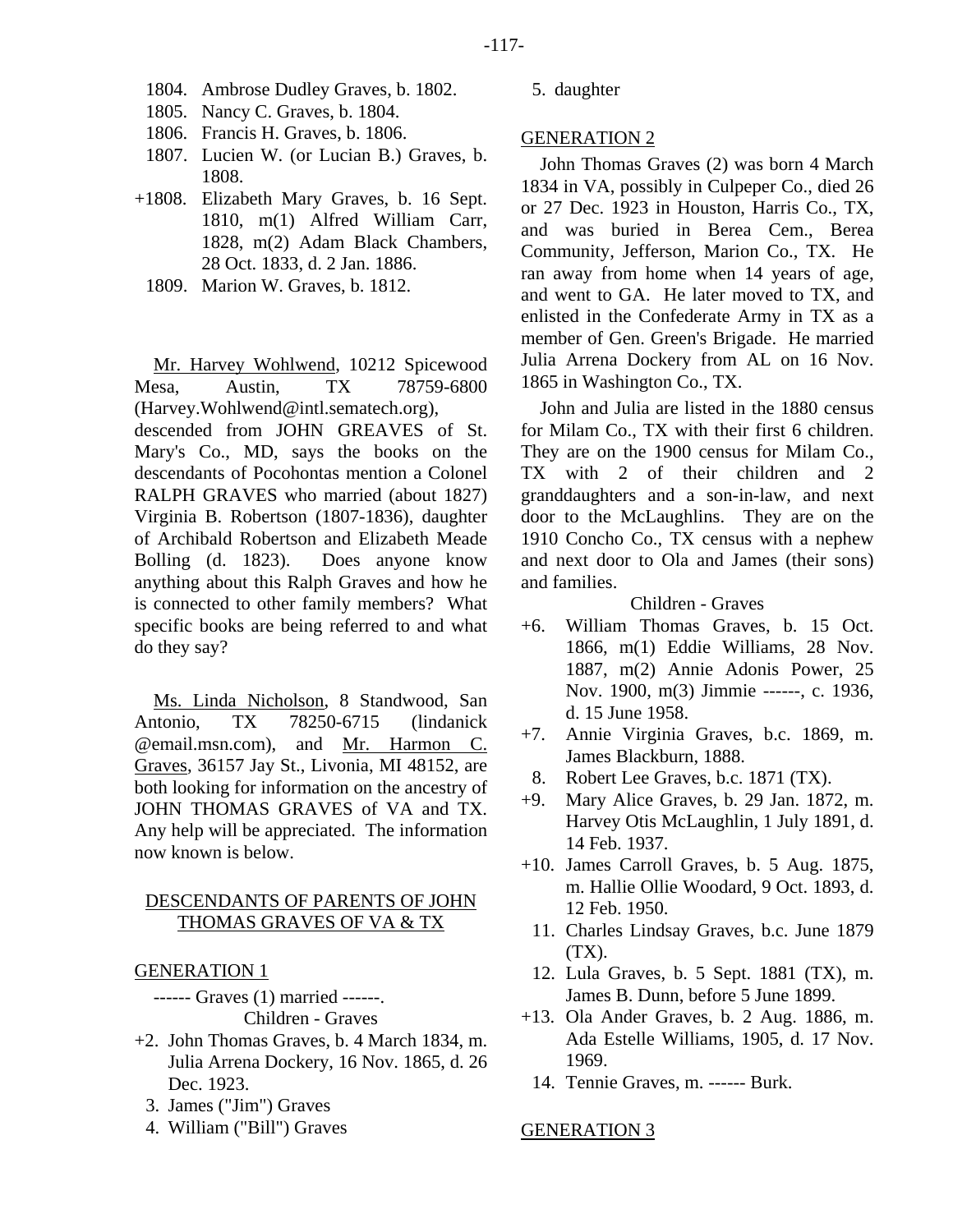William Thomas Graves (6) was born 15 Oct. 1866 in TX, and died 15 June 1958. He first married Eddie Williams on 28 Nov. 1887. She was born in 1866 and died in 1895. He married second Annie Adonis Power on 25 Nov. 1900. She was born 22 Nov. 1884 and died 24 Oct. 1974. They divorced 24 Nov. 1931. He married third Jimmie ------ about 1936.

Children - Graves, by Eddie Williams

- 15. Renie Graves, b. 1889, d. 1925.
- 16. Nora Lee Graves, b. 1891, d. 1982.
- 17. Willie Graves, b. 1896, d. 1981. Children - Graves, by Annie A. Power
- 18. Iva May Graves, b. 1902, d. 1992.
- 19. Marvin Henry Graves, b. 1905, d. by 1999.
- 20. Mamie Evelyn Graves, b. 1907, d. 1987.
- 21. Harmon Benjamin Graves, b. 1909, living in 1999.
- 22. William Thomas Graves, Jr., b. 1914, d. 1980.
	- Children Graves, by Jimmie ------
- 23. William Dean Graves, b. 1937.

Annie Virginia Graves (7) was born about 1869 in TX. She married James Blackburn in 1888.

Children - Blackburn

24. Mary Ann Blackburn, b. 1894.

Mary Alice ("Mollie") Graves (9) was born 29 Jan. 1872 in TX, and died 14 Feb. 1937 in OK. She married Harvey Otis McLaughlin on 1 July 1891.

Children - McLaughlin

- 25. Harley Otis McLaughlin, b. 1892.
- 26. Minnie Robertha McLaughlin, b. 1894.
- 27. Laura Ollie McLaughlin, b. 1896.
- 28. William Thomas McLaughlin, b.c. 1897.
- 29. Lottie B. McLaughlin, b. 1900.
- 30. Myrtle Lenona McLaughlin, b. 1902.
- 31. Myrl Irene McLaughlin, b. 1905.
- 32. Leonard Calvin McLaughlin, b. 1908.
- 33. Alta Mae McLaughlin, b. 1910.
- 34. Oscar Leroy McLaughlin, b. 1912.

James Carroll Graves (10) was born 5 Aug. 1875 in TX, and died 12 Feb. 1950. He married Hallie Ollie Woodard on 9 Oct. 1893. Children - Graves

- 35. Lester Graves, b. 1895.
- 36. Frank Graves, b. 1898.
- 37. Clarence Graves, b. 1900.
- 38. Arie Graves, b. 1901.
- 39. Ora Graves, b. 1903.
- 40. Hulan Graves, b. 1906.
- 41. Ivey Graves, b. 1909.

Ola Ander Graves (13) was born 2 Aug. 1886 in TX, and died 17 Nov. 1969. He married Ada Estelle Williams in 1905 in TX. Children - Graves

- 42. Sydney Graves
- 43. Orpah Graves, b. 1908.
- 44. son, b. 1910.
- 45. Jesse Graves, b. 1921, d. 1997.

# *CAPT. THOMAS GRAVES OF VA*

Mr. Dave Higgins, 3724 Boardwalk St., Eau Claire, WI 54701 (dhiggins@charter.net), is looking for help in proving the descent of his BARTLETT LANE GRAVES from Capt. THOMAS GRAVES of VA. He has information indicating that Bartlett Lane Graves is descended as shown below.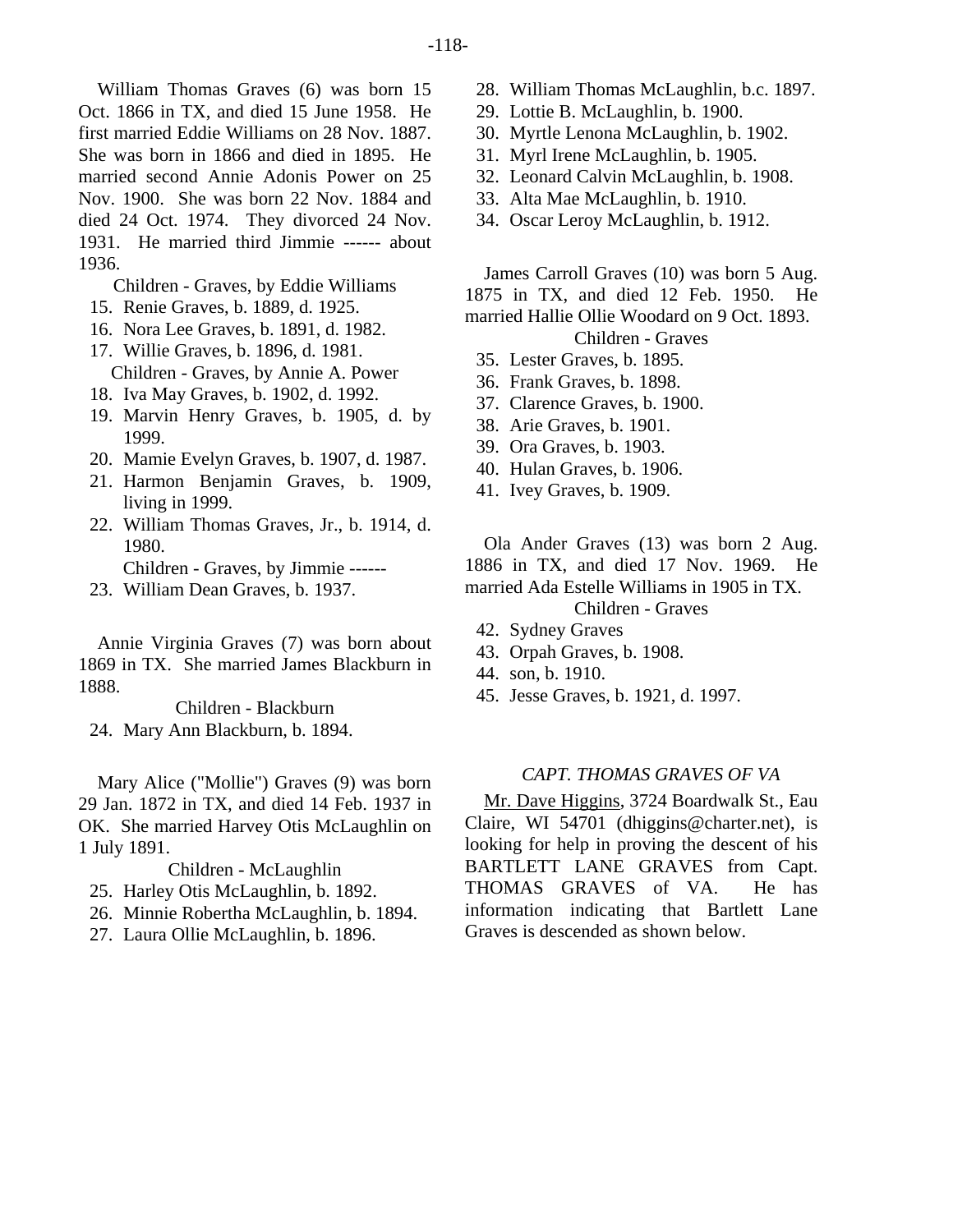

However, I have no indication that Bartlett O.<sup>7</sup> Graves had a son named Henry Bartlett Graves, or that William Bartlett<sup>7</sup> Graves had a daughter named Nancy Graves. The information I have for both of them is below. This is from Mrs. P. W. Hiden, "The Graves Family of Spotsylvania County," *Tyler's Quarterly*, vol. 19, 1938, pp. 176-185, 242- 251. Does anyone have any evidence to support these other children?

Also, it can be seen that the information for the children of Bartlett O. Graves is very incomplete. More complete information and documentation is needed.

Bartlett O. Graves (726) was born 22 Nov. 1766 and died in 1855. He first married Frances Lane, daughter of Henry Lane, on 16 April 1787 in Louisa Co., Va. She died in 1793. He secondly married Kitty Patterson in 1793. She died in 1805. He thirdly married Elizabeth Leathers in 1806. She was born in 1781 and died in 1867. It is not certain which of the following children were by which wife. Children - Graves

|       | April 1807, m(1) Maria W.            |
|-------|--------------------------------------|
|       | Graves, 4 Feb. 1836, m(2)            |
|       | Martha Lucas, d. 29 Jan.             |
|       | 1890.                                |
|       | 1964. Louisa Graves                  |
|       | +1965. Milton White Graves, b. 22    |
|       | Aug. 1809, m. Catherine A.           |
|       | Osborn, d. 13 Dec. 1893.             |
|       | 1966. Clarissa Graves                |
|       | 1967. Arminta Graves                 |
|       | +1968. Joseph Addison Graves, b.     |
|       | 15 Nov. 1814, m. Anna C.             |
|       | Harrison, d. 19 March                |
|       | 1867.                                |
|       | 1969. Elizabeth Graves               |
|       | $+1970$ . Mary Jane Graves, b. 1829, |
|       | m. W. A. Williams.                   |
|       | 1971. Thomas Graves                  |
|       | 1972. Benjamin Graves                |
| 1973. | <b>William Graves</b>                |

William Bartlett Graves (722) was born 19 Oct. 1755 and died 7 Jan. 1818. He married Ann (or Anne) P. ("Nancy") Pettus (#754), daughter of Col. William Pettus and Susannah Graves, on 3 Feb. 1778 in Louisa Co., Va. Ann was William's first cousin. She was born 1 Feb. 1760 and died 12 Oct. 1815. The will of William B. Graves is recorded in Louisa Co., Va. He was a Revolutionary War patriot. They are said to have moved to Todd Co., Ky. (R-510)

Children - Graves

- 1932. Mary Graves, b. 19 March 1779, m. George Wash, 14 Feb. 1804 (Louisa Co., Va., by Rev. William Cooke). Marriage bond was dated 2 Feb. 1804.
- +1933. Ann Pettus Graves, b. 13 May 1781, m. Charles Thompson, 14 Dec. 1800, d. 24 July 1858.
- +1934. Caswell Thomas Graves, m. Delphia Eads, 28 July 1806.
	- 1935. Susannah Pettus Graves, b. 16 May 1785, m. John Hancock, 24 Aug. 1813 (Louisa Co., Va.).